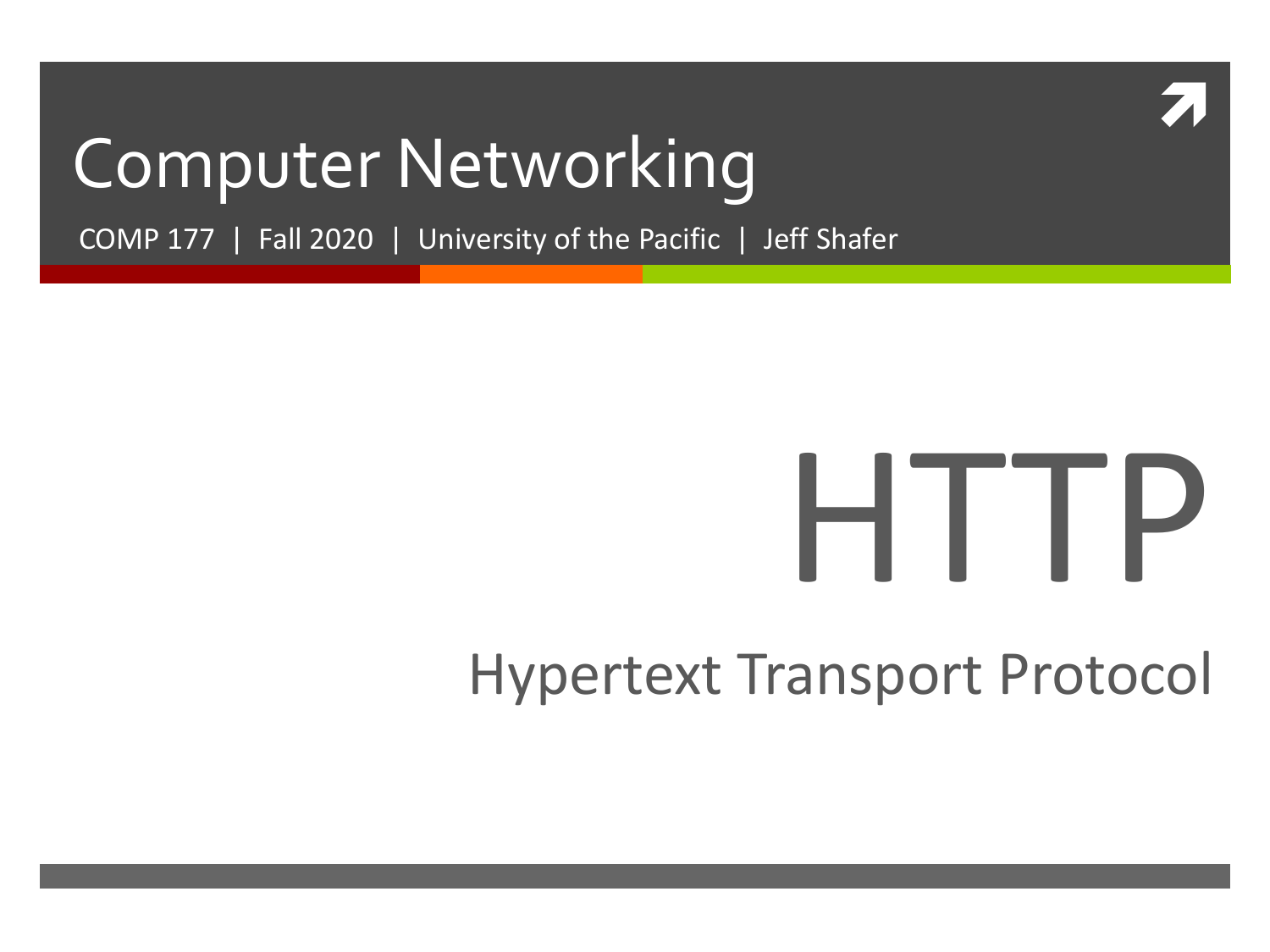### Recap

### Past Topics

- **7** Overview of networking and layered architecture
- **7** Wireshark packet sniffer and Scapy packet manipulation
- *A* Wired LAN, Wireless LANs, VLANs
- **7** IPv4, IPv6 ARP, ICMP
- **7** UDP
- **7** DHCP

### Today's Topics

*A* HyperText Transport Protocol (HTTP)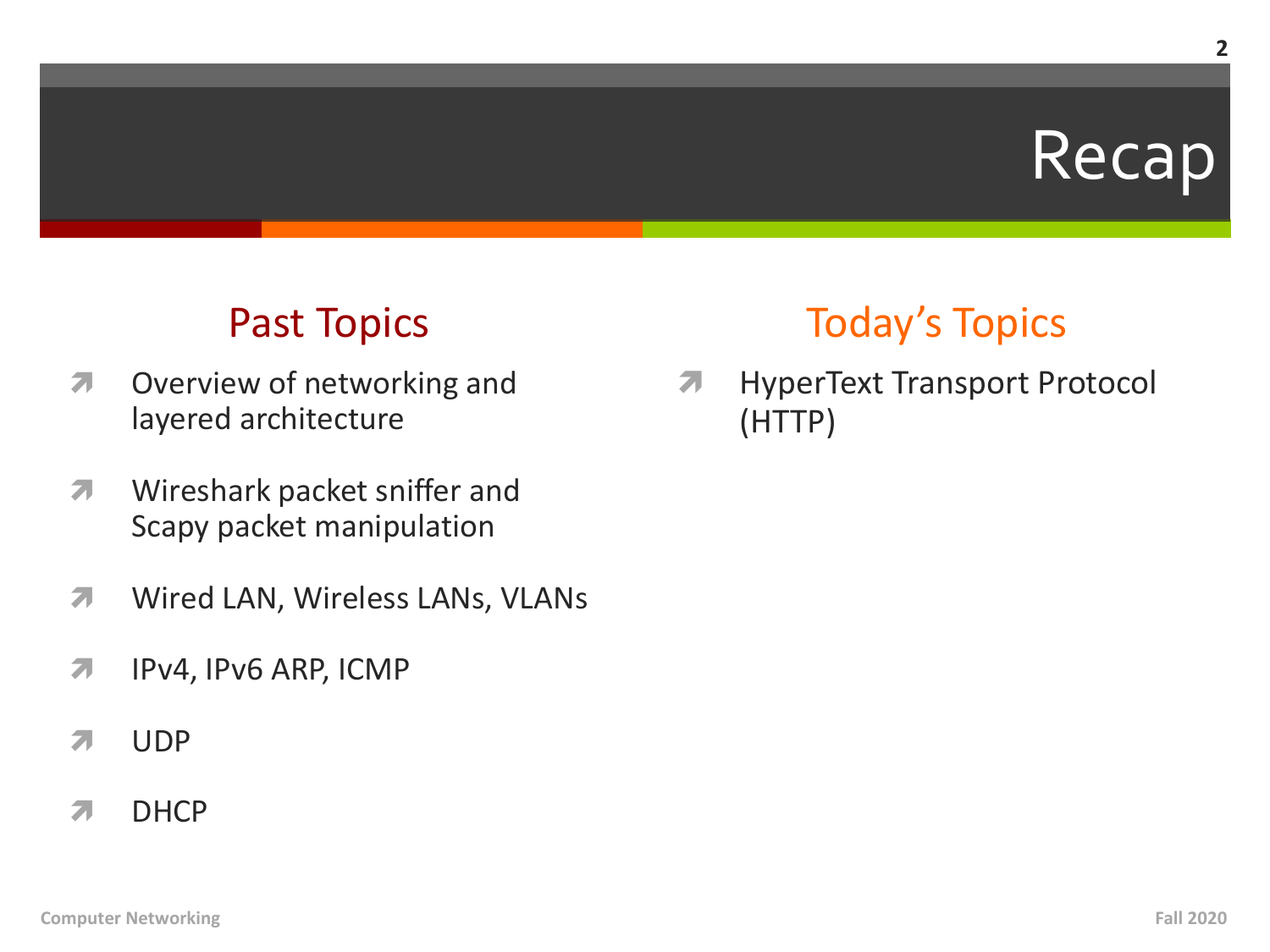# What is a Socket?

- Process sends/receives messages  $\overline{\mathbf{z}}$ to/from its socket
- Socket analogous to door  $\overline{\phantom{a}}$ 
	- Sending process shoves 7 message out door
	- $\overline{\boldsymbol{\pi}}$ Transport infrastructure on other side of door carries message to socket at receiving process
	- Imagine you are just writing to 7 a file...
- API allow customization of socket  $\overline{\phantom{a}}$ 
	- Choose transport protocol 7
	- Choose parameters of protocol Я

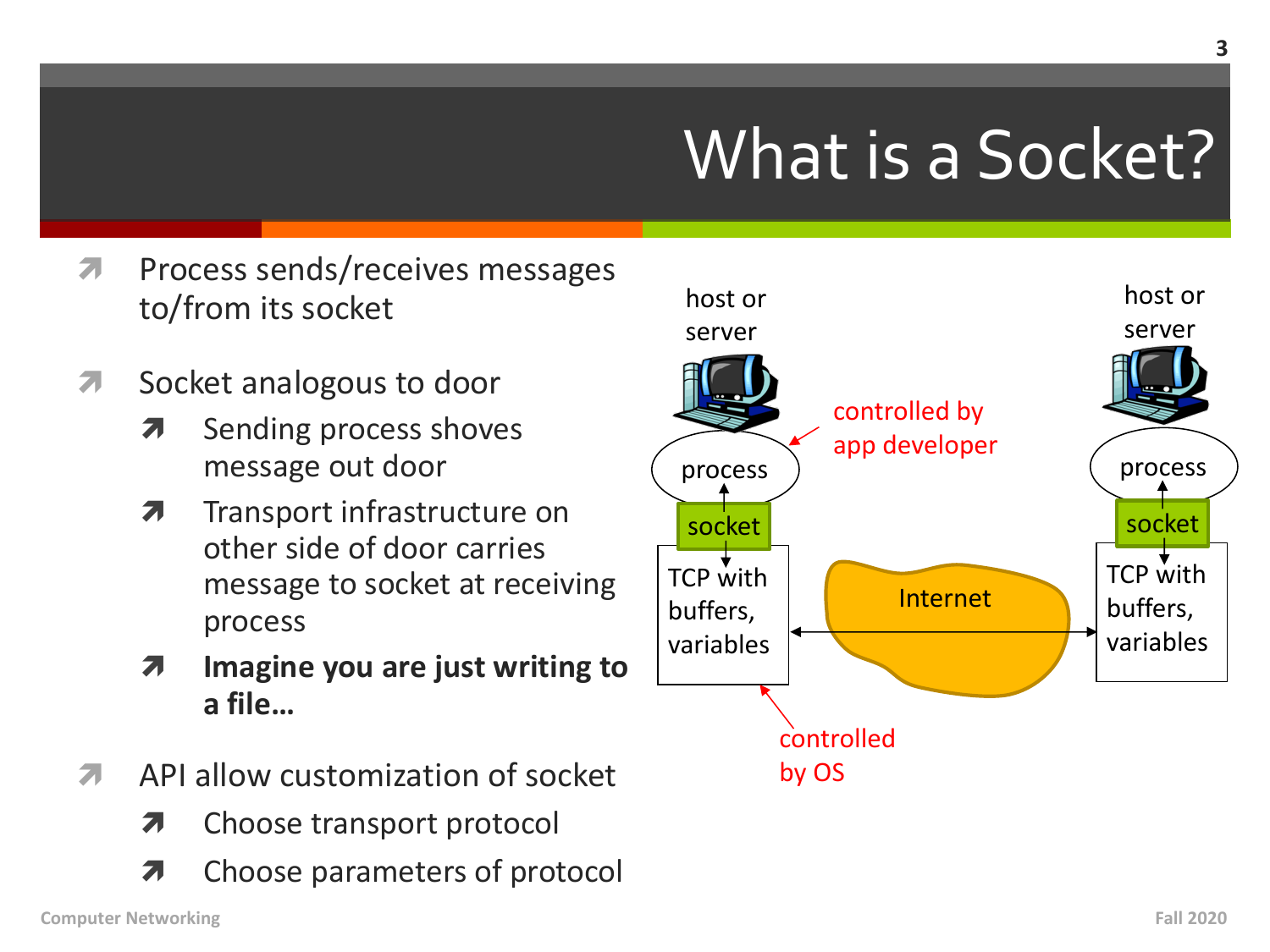# Application-Layer Protocol

- Sockets just allow us to send raw messages  $\overline{\phantom{a}}$ between processes on different hosts
	- Transport service takes care of moving the data 7
- **What** exactly is sent is up to the application  $\overline{\mathcal{A}}$ 
	- An application-layer protocol 7
	- HTTP, IMAP, Skype, etc... 7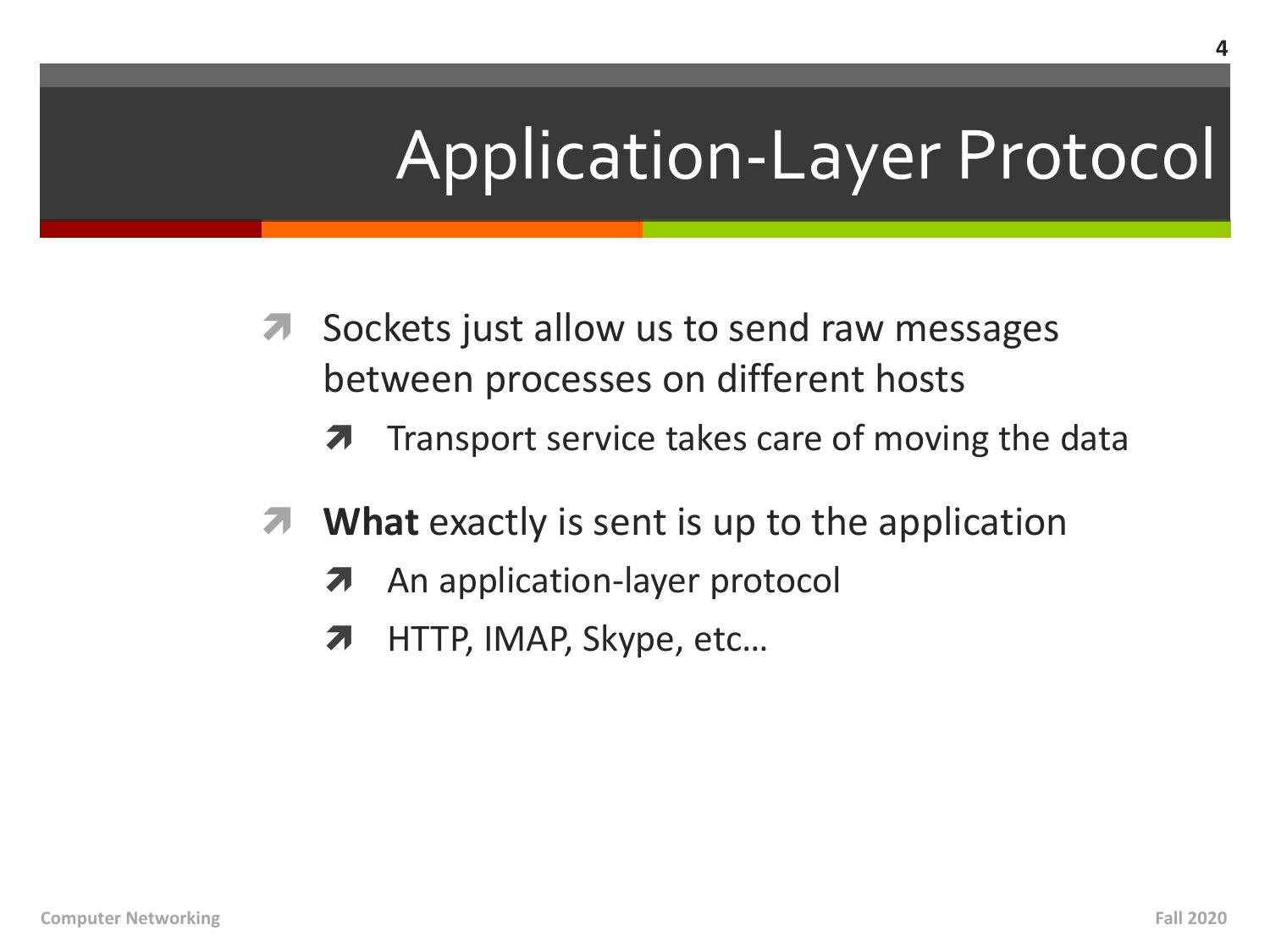# **Application-Layer Protocol**

- Both the client and server speaking the protocol must 7 agree on
	- Types of messages exchanged
		- **2** e.g., request, response
	- 7 Message syntax
		- What fields are in messages 7
		- **7** How fields are delineated
	- Message semantics 7
		- **7** Meaning of information in fields
	- Rules for when and how processes send and respond to 7 messages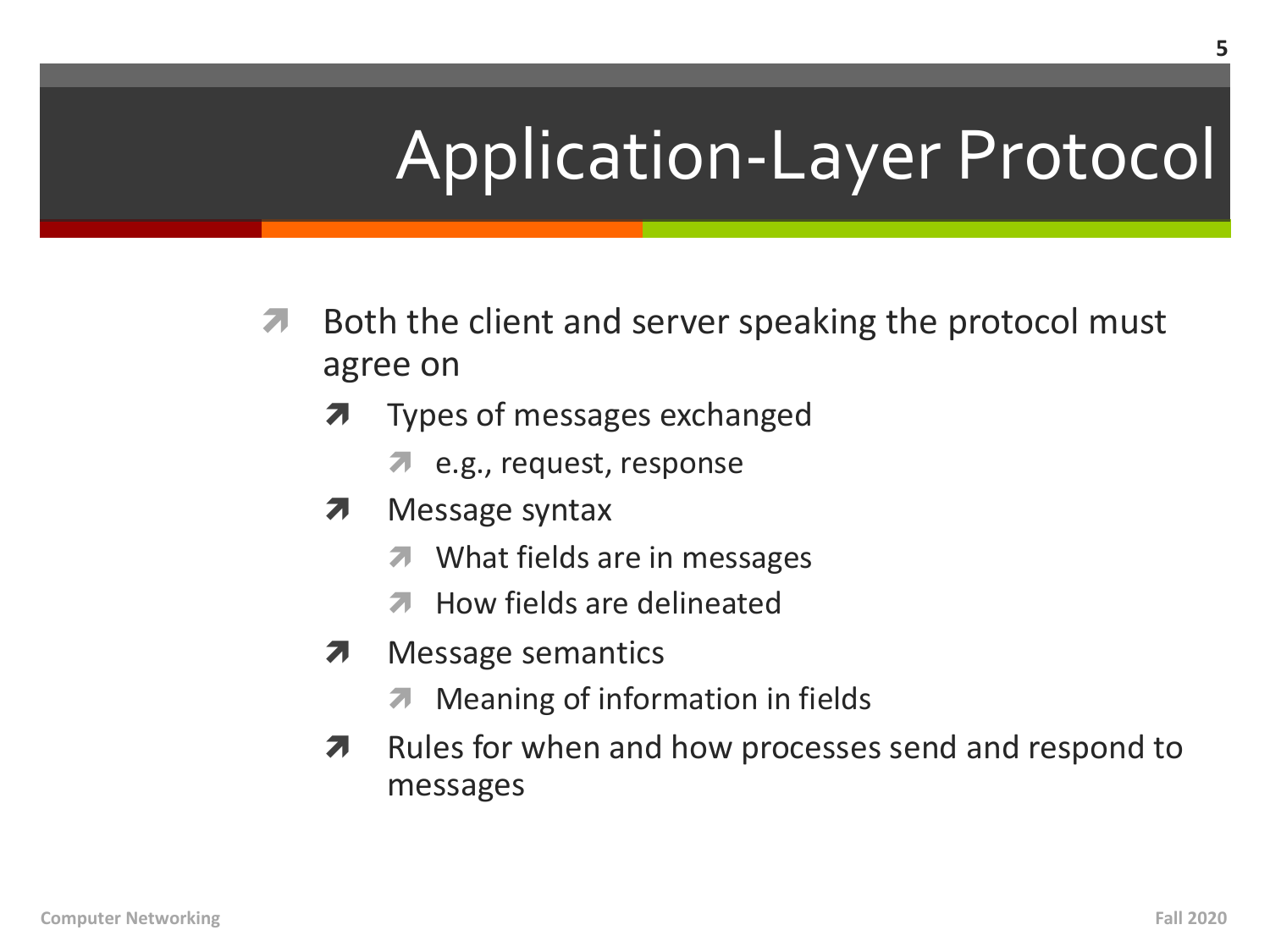# **Application-Layer Protocol**

#### **Public-domain protocols:**  $7<sub>1</sub>$

- Defined in RFCs (Request for Comment) 7
- Allows for interoperability 7
- Examples: HTTP, SMTP, BitTorrent 7
- **Proprietary protocols** 7
	- **Examples: Skype**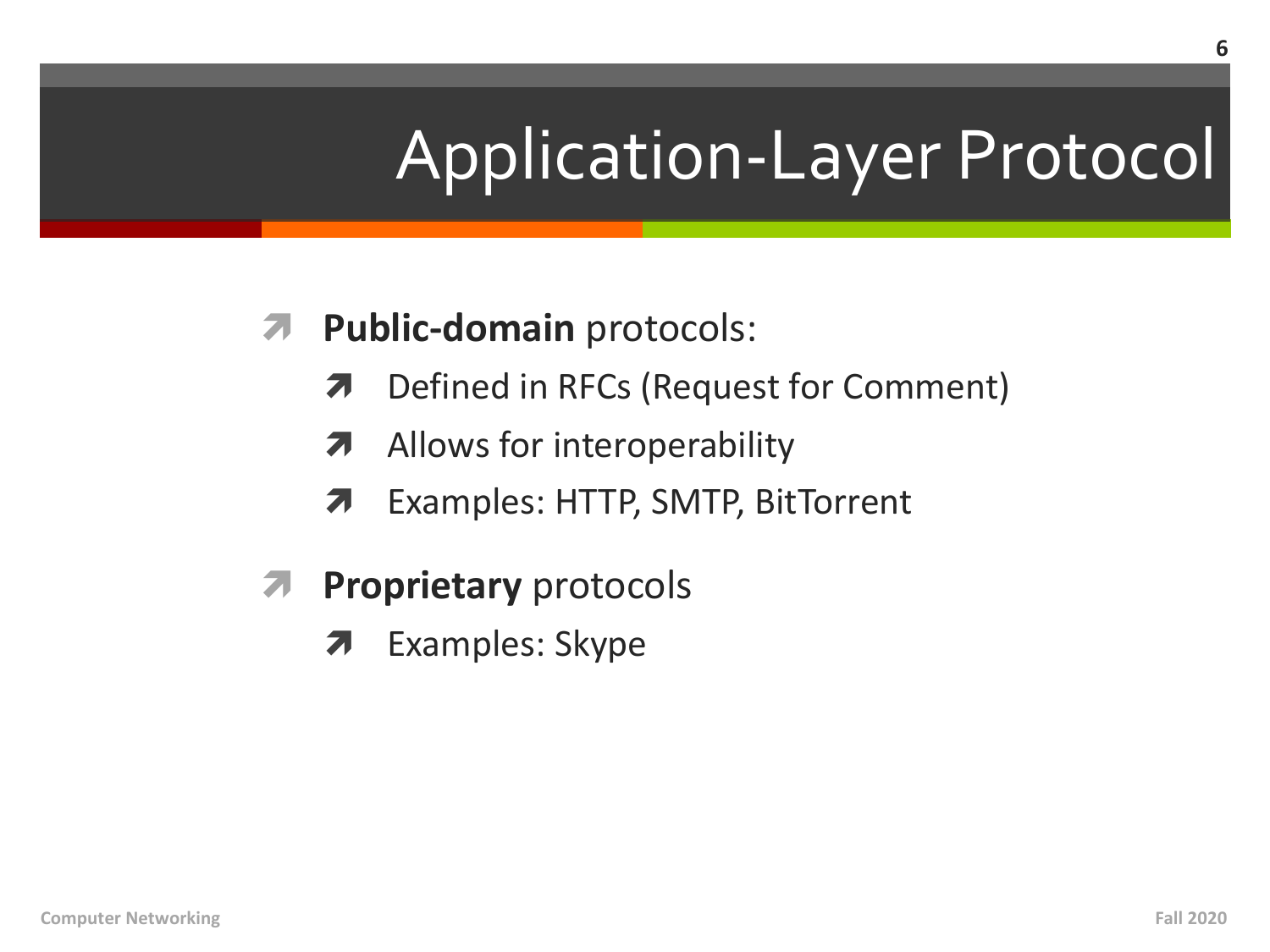### Hypertext Transport Protocol **in the Contract of A** (HTTP)

**7**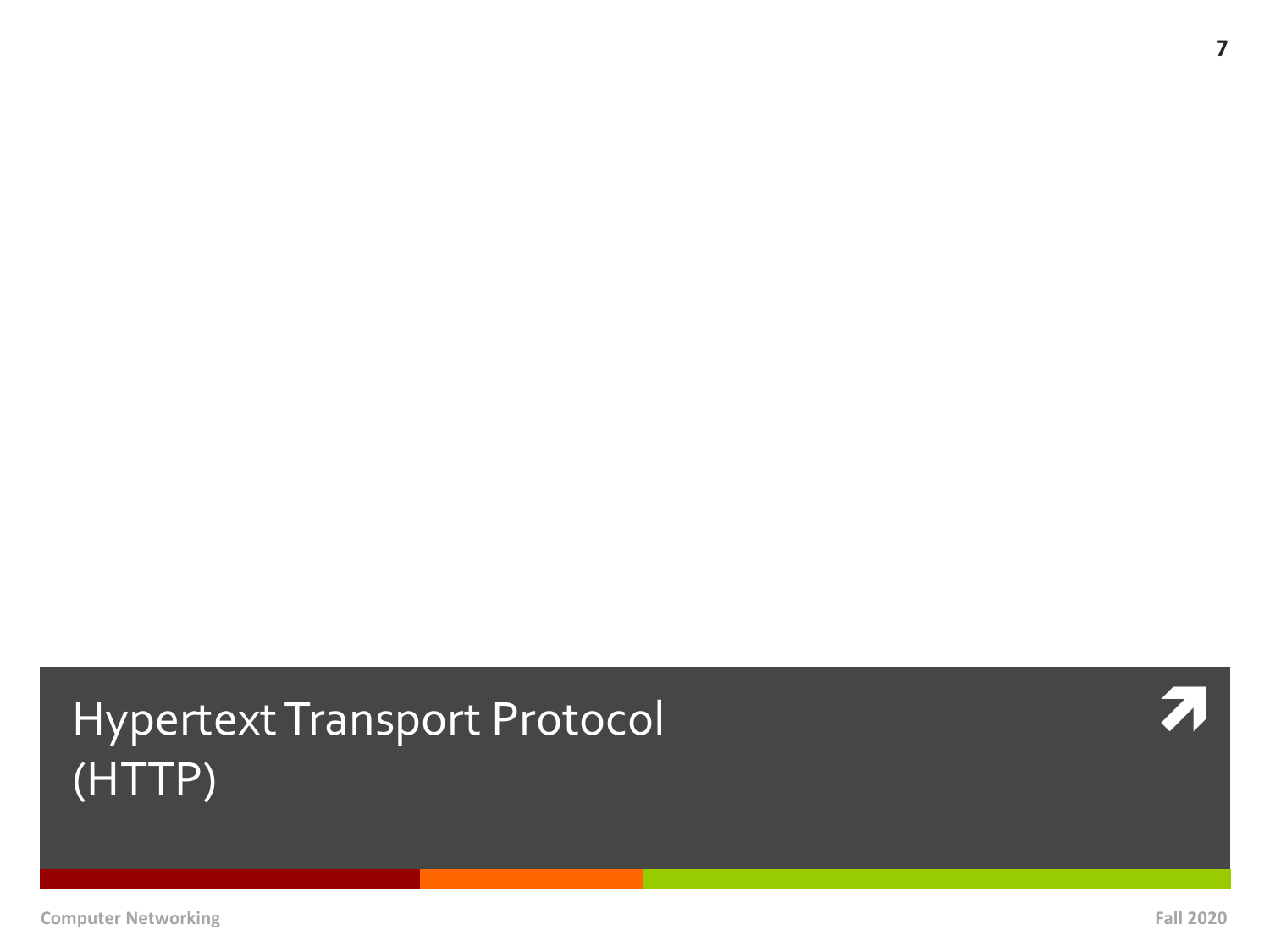# Web Pages

Web **page** consists of base HTML file and (potentially) many referenced **objects**

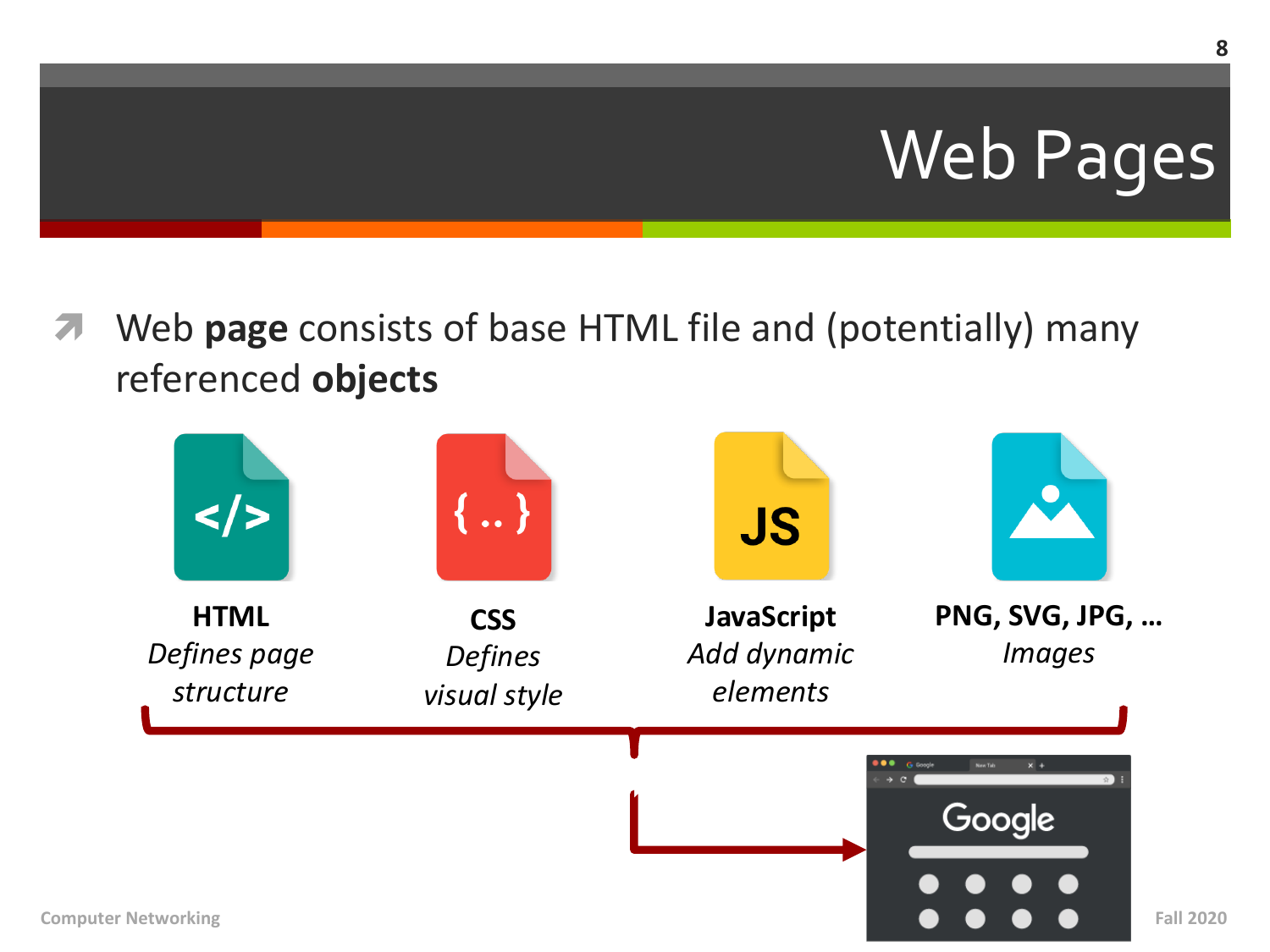### **Web URLs**

- Each object (HTML, CSS, JS, etc...) is addressable by a URL
- Example:

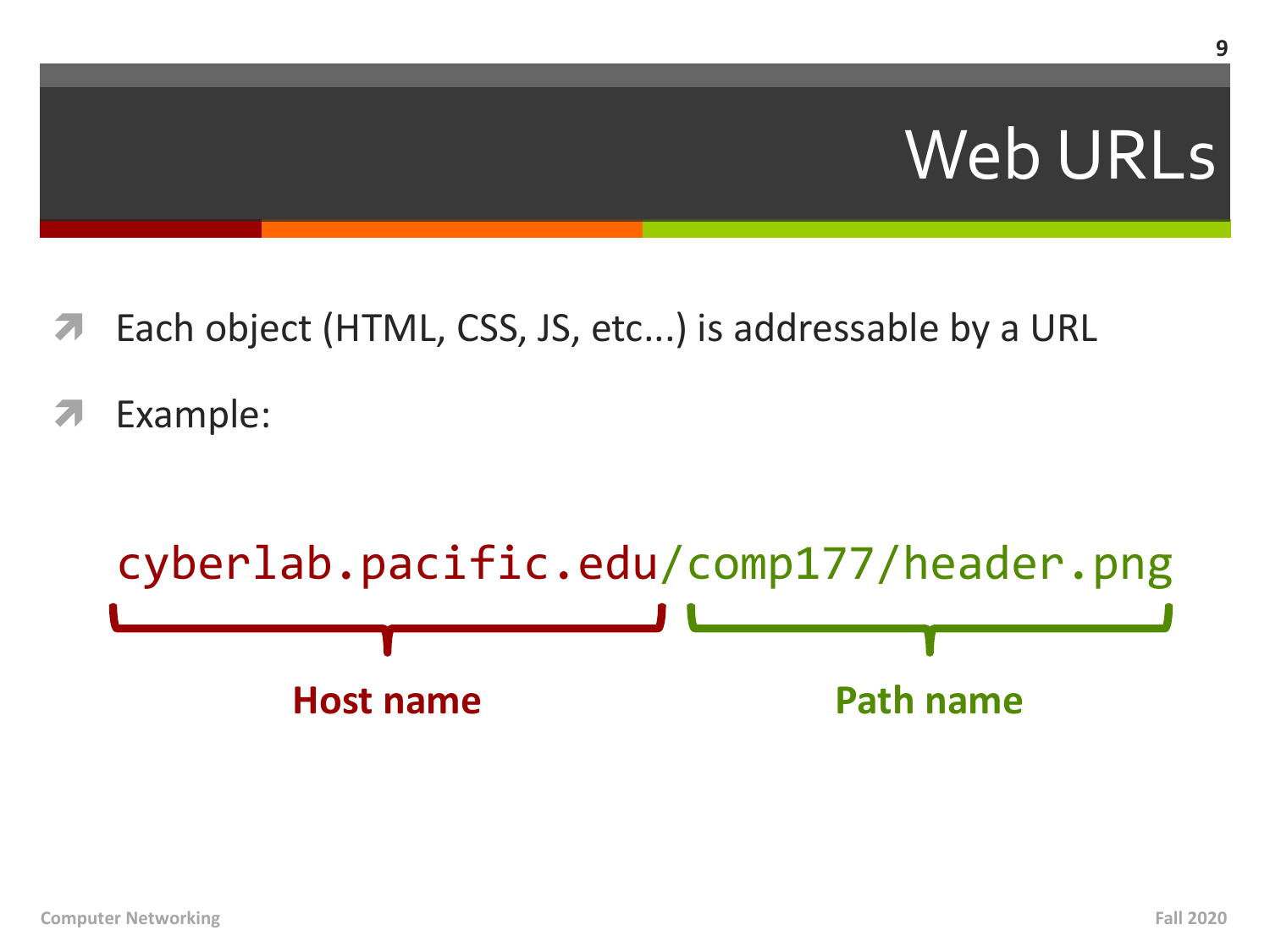# **Hypertext Transfer Protocol Overview**

- **HTTP** is the *application* layer protocol for the web
- It is how the client and  $\mathcal{F}_{\mathbb{C}}$ server communicate
- **7** Client/server model
	- **Client:** browser that requests, receives, "displays" Web objects
	- **Server:** Web server 21 sends objects in response to requests

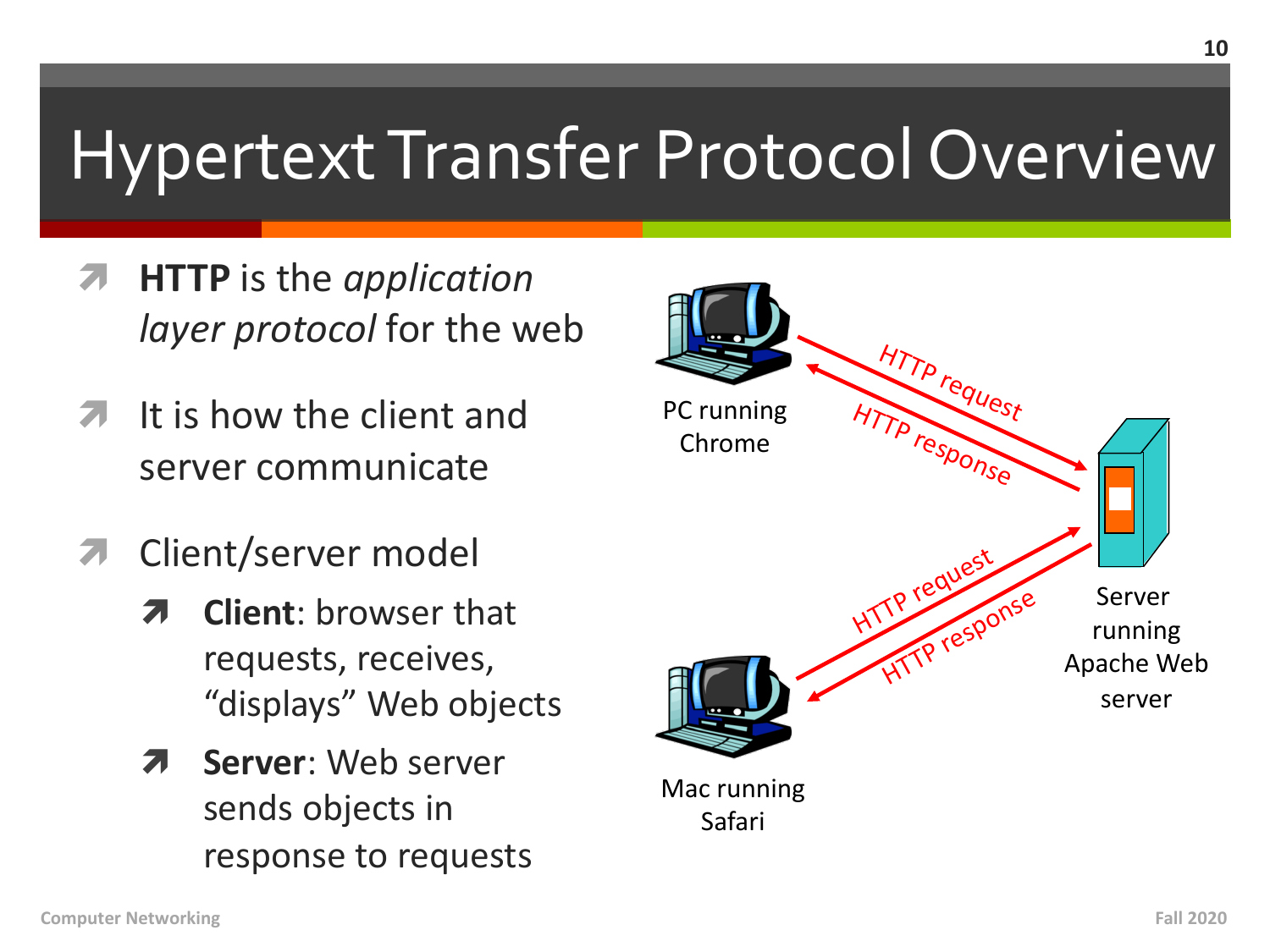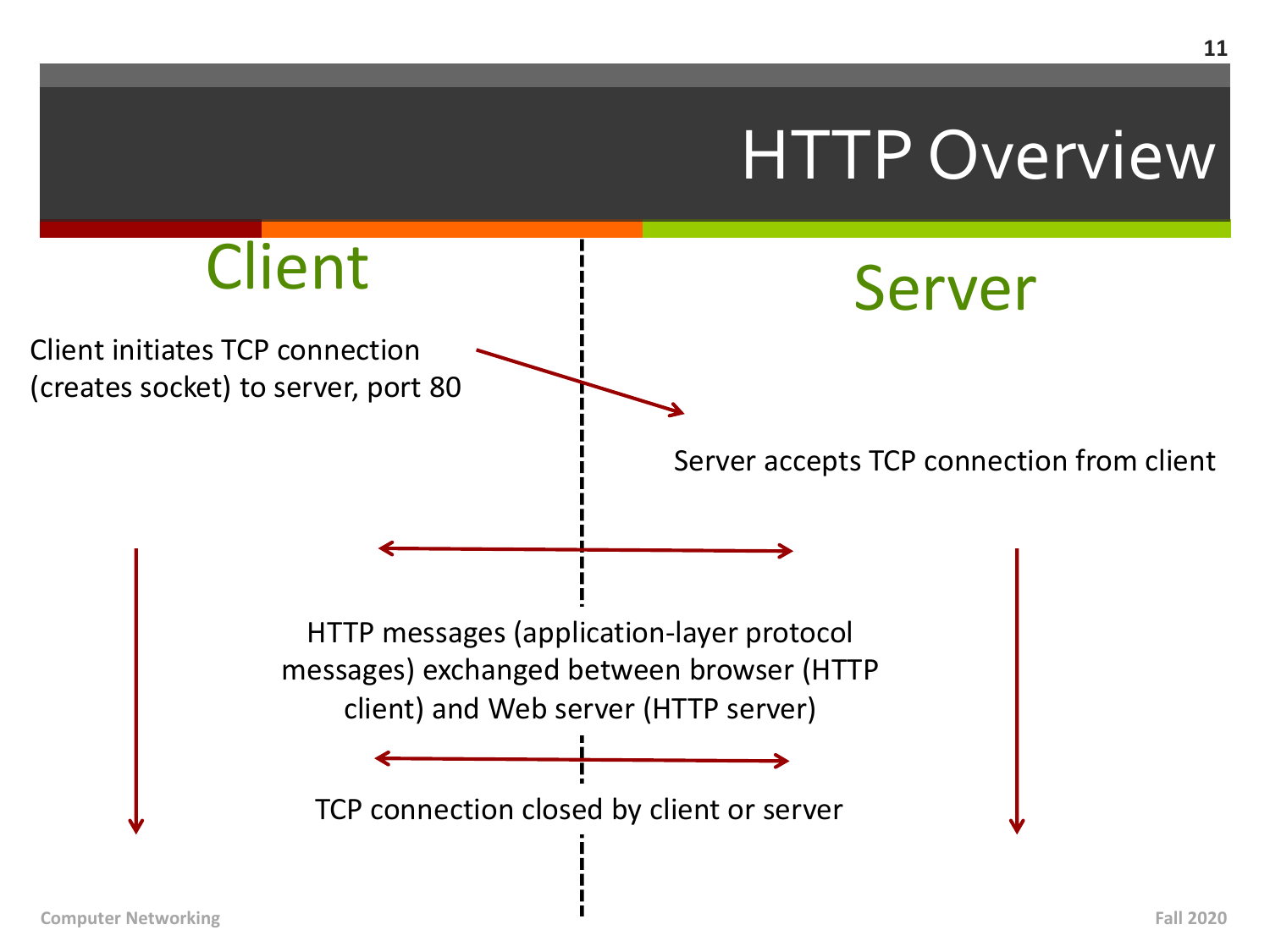### **HTTP Overview**

- HTTP is "stateless" 71
- Server maintains no 71 information about past client requests
- Why no state?
	- Protocols that maintain 7 "state" are complex!
	- Past history (state) must be 7 maintained
	- If server/client crashes, 7 their views of "state" may be inconsistent and must be reconciled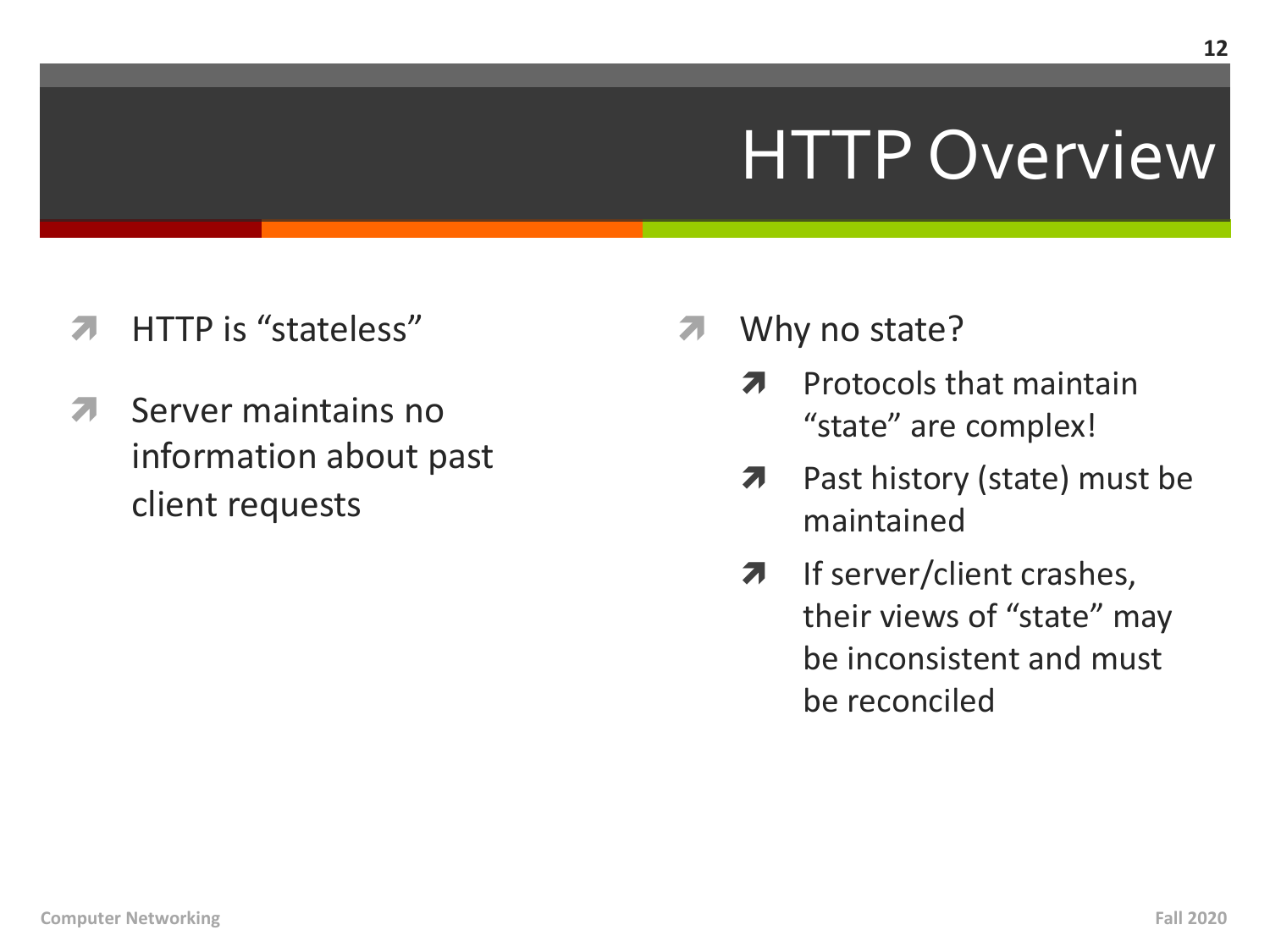# HTTP Connections

### Non-persistent HTTP

- *A* At most one object is sent over a TCP connection
- **7** Single request, single response

### Persistent HTTP

- **7** Multiple objects can be sent over single TCP connection between client and server
- **7** Single request, multiple responses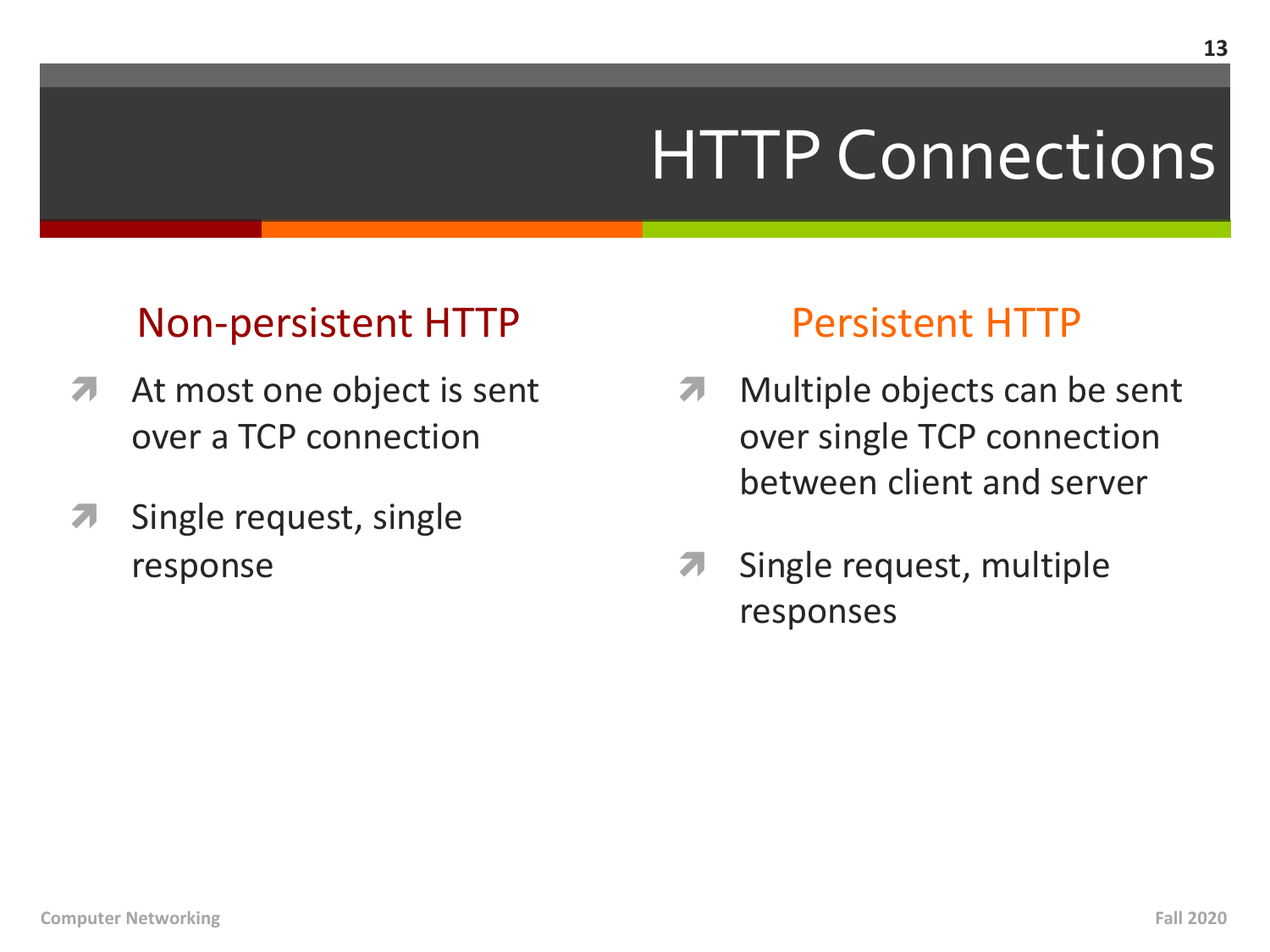# Nonpersistent HTTP

Suppose user enters URL www.someCompany.com/someDept/index.html

(contains text and references to 10 jpeg images)

1a. HTTP client initiates TCP connection to HTTP server (process) at www.someCompany.com on port 80

2. HTTP client sends HTTP *request message* (containing URL) into TCP connection socket. Message indicates that client wants object someDept/index.html

1b. HTTP server at host www.someCompany.com waiting for TCP connection at port 80. "accepts" connection, notifying client

3. HTTP server receives request message, forms *response message* containing requested object, and sends message into its socket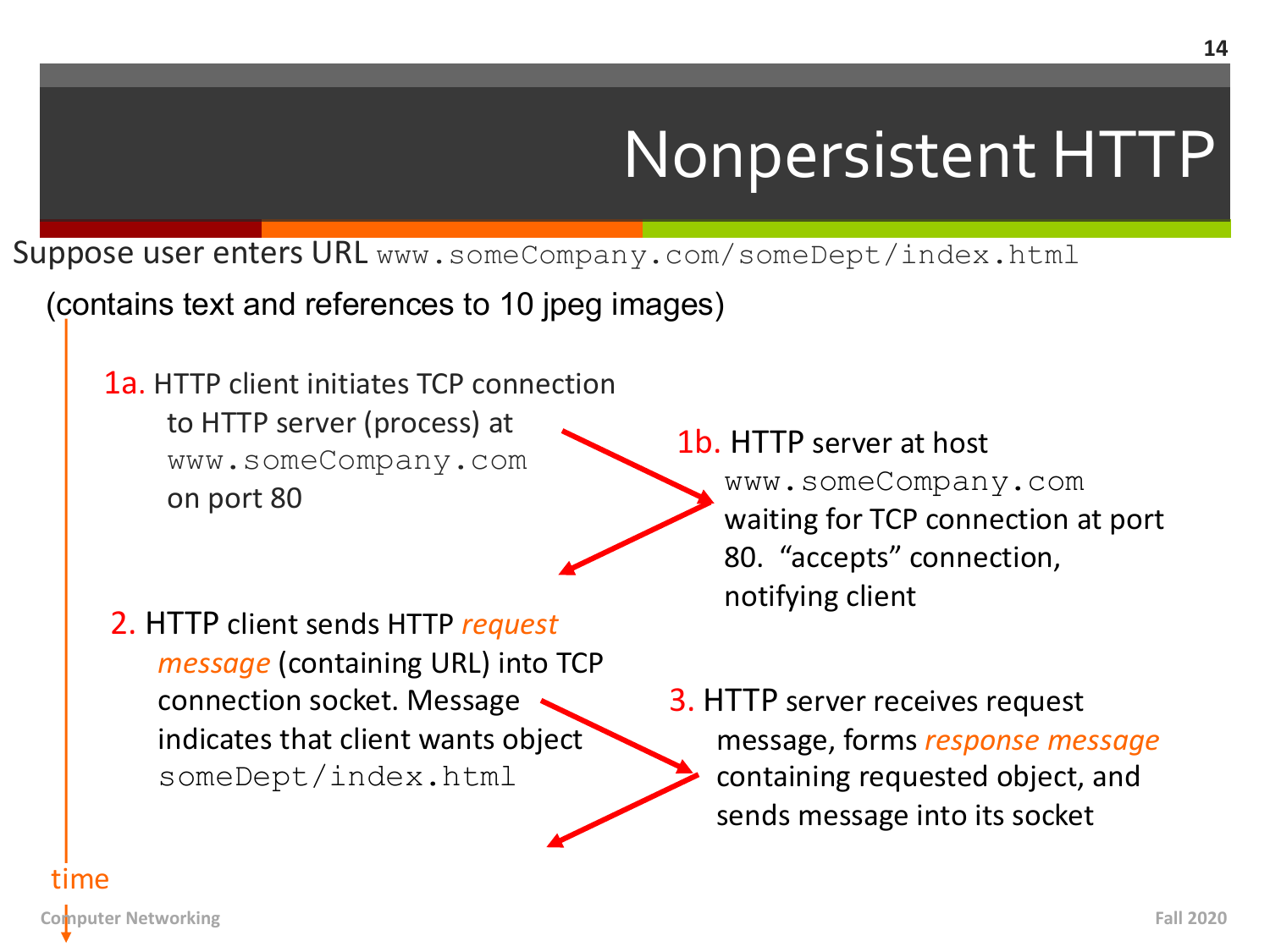### Nonpersistent HTTP



5. HTTP client receives response message containing html file, displays html. Parsing html file, finds 10 referenced jpeg objects

time

6. Steps 1-5 repeated for each of 10 jpeg objects

### **Why is this approach considered slow?**

4. HTTP server closes TCP connection.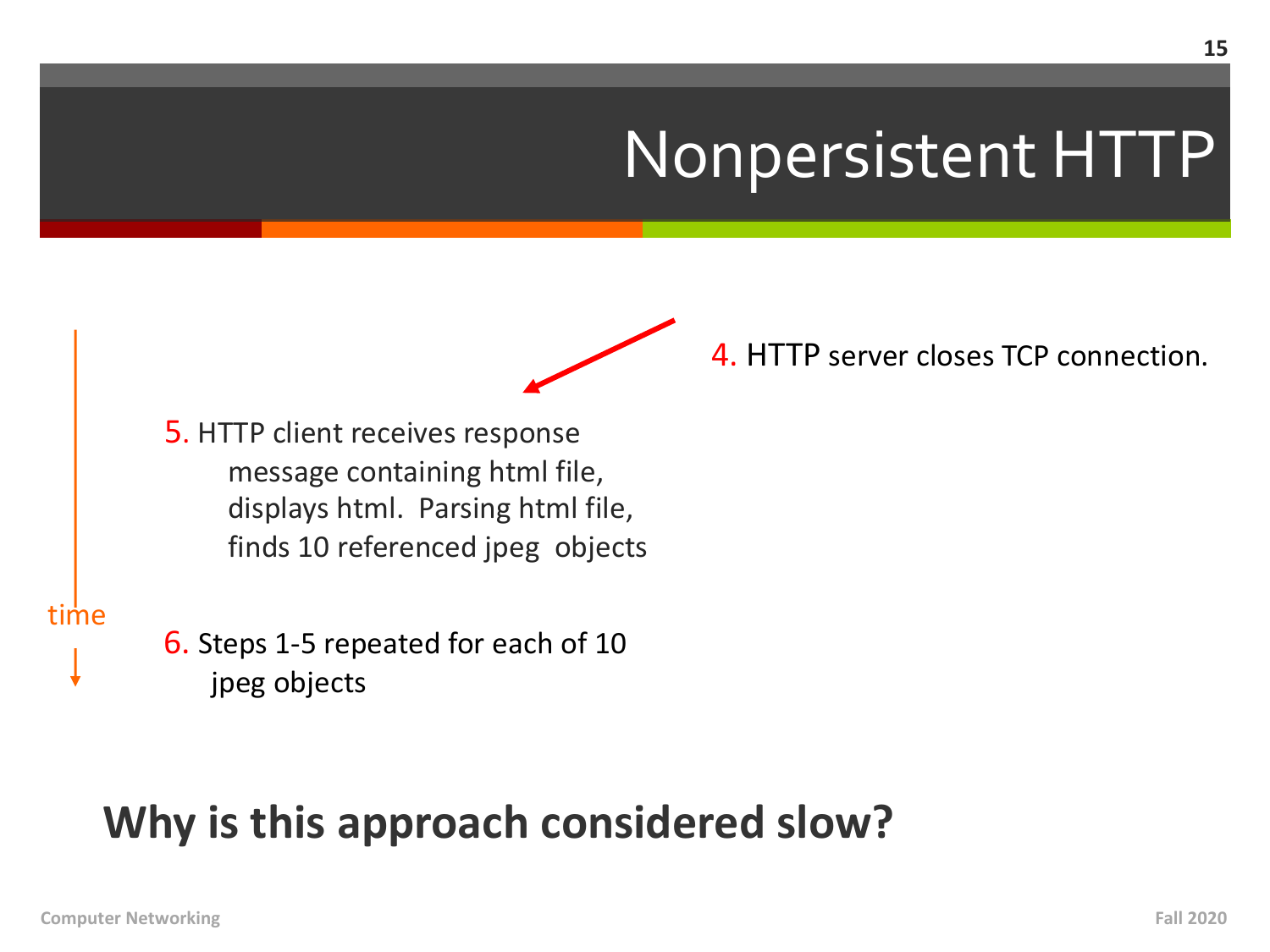# Non-Persistent HTTP: Response Time

#### **RTT (Round Trip Time):**  $\overline{\phantom{a}}$

Time for a small packet to 7 travel from client to server and back.

#### **Response time:** 7

- One RTT to initiate TCP 7 connection
- One RTT for HTTP request 7 and first few bytes of HTTP response to return
- File transmission time 7

### Total = 2RTT+transmit time (per object!)

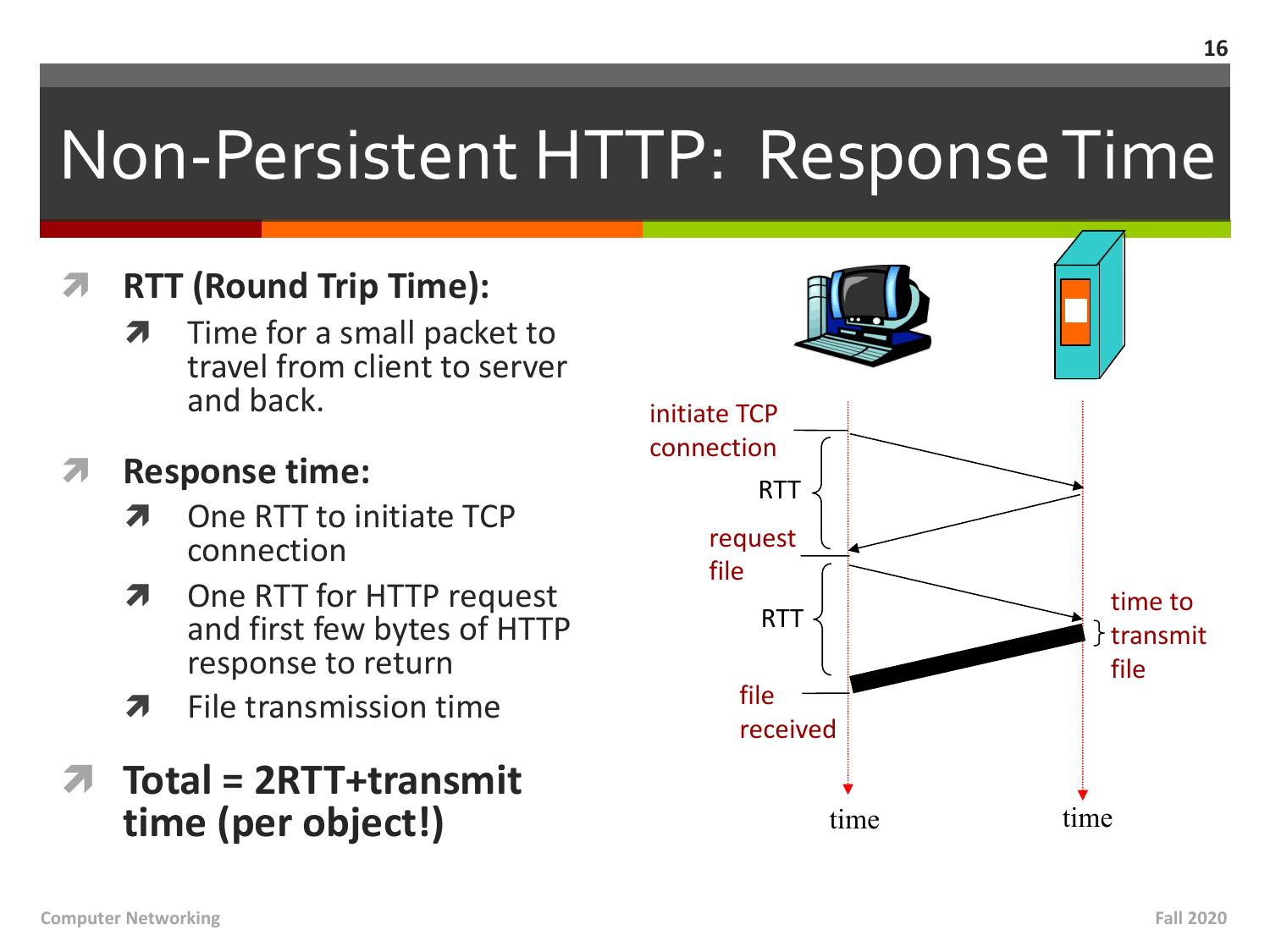### Persistent vs Non-Persistent HTTP

#### **Non-Persistent HTTP issues** 71

- Requires 2 RTTs per object  $\overline{\phantom{a}}$
- OS overhead for each TCP 7 connection
- Browsers often open  $\overline{\boldsymbol{\pi}}$ parallel TCP connections to fetch referenced objects (more overhead)
- **Persistent HTTP** 
	- Server leaves connection 71 open after sending response
	- Subsequent HTTP messages 7 between same client/server sent over open connection
	- Client sends requests as 7 soon as it encounters a referenced object
	- As little as one RTT for all 7 the referenced objects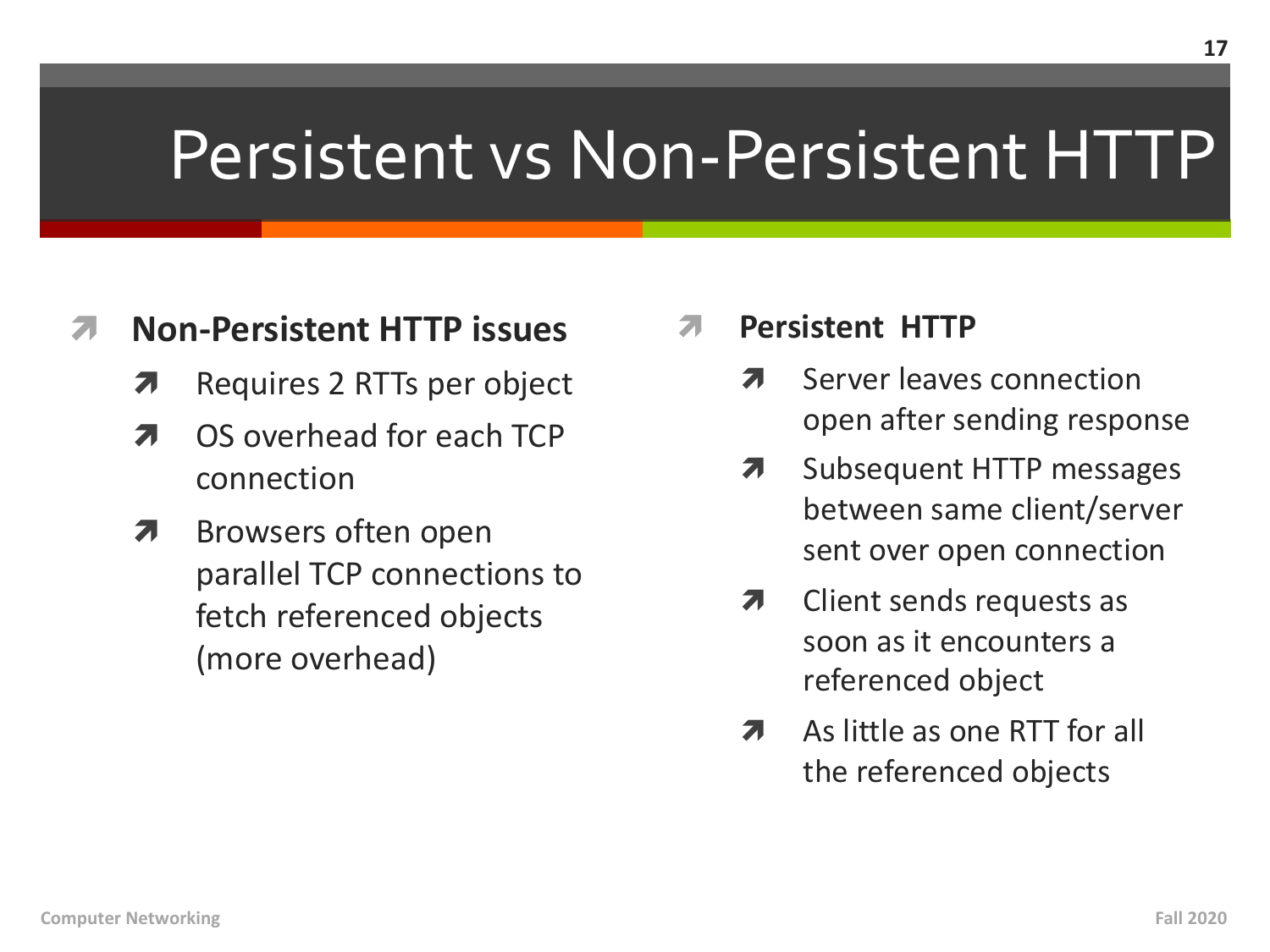# HTTP Request Message

- ì HTTP request messages
	- Used to send data from client to server
	- **7** ASCII (human-readable format)

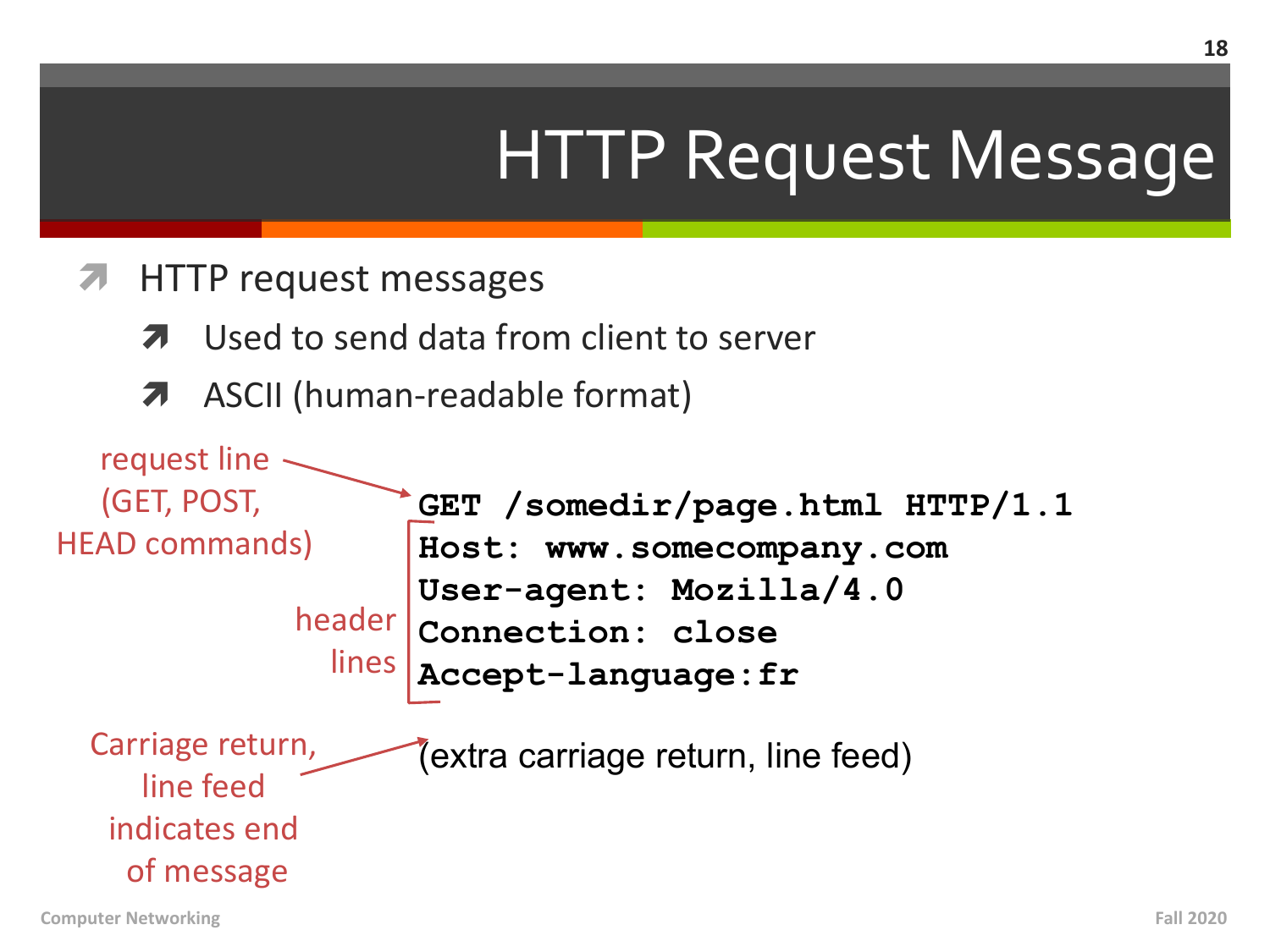### HTTP Request Message: General Format

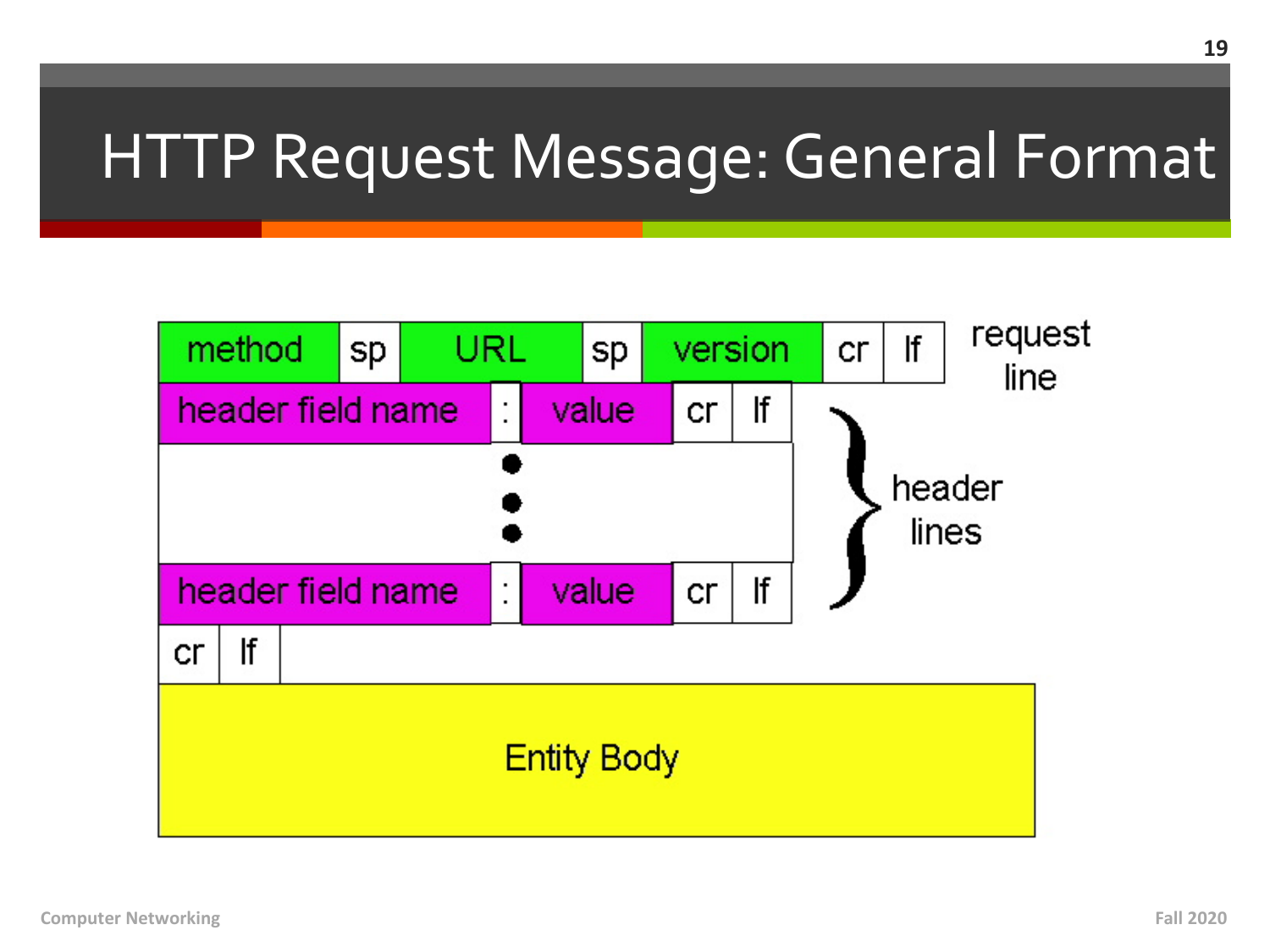# **Uploading Form Input**

#### **Post method** 71

- Web page often includes  $\boldsymbol{\mathcal{F}}$ form input
- Input is uploaded to server  $\overline{\boldsymbol{\pi}}$ in entity body
- **URL** method
	- Uses GET method 7
	- Input is uploaded in URL  $\overline{\boldsymbol{\lambda}}$ field of request line

www.somecompany.com/page.php?variable1=testData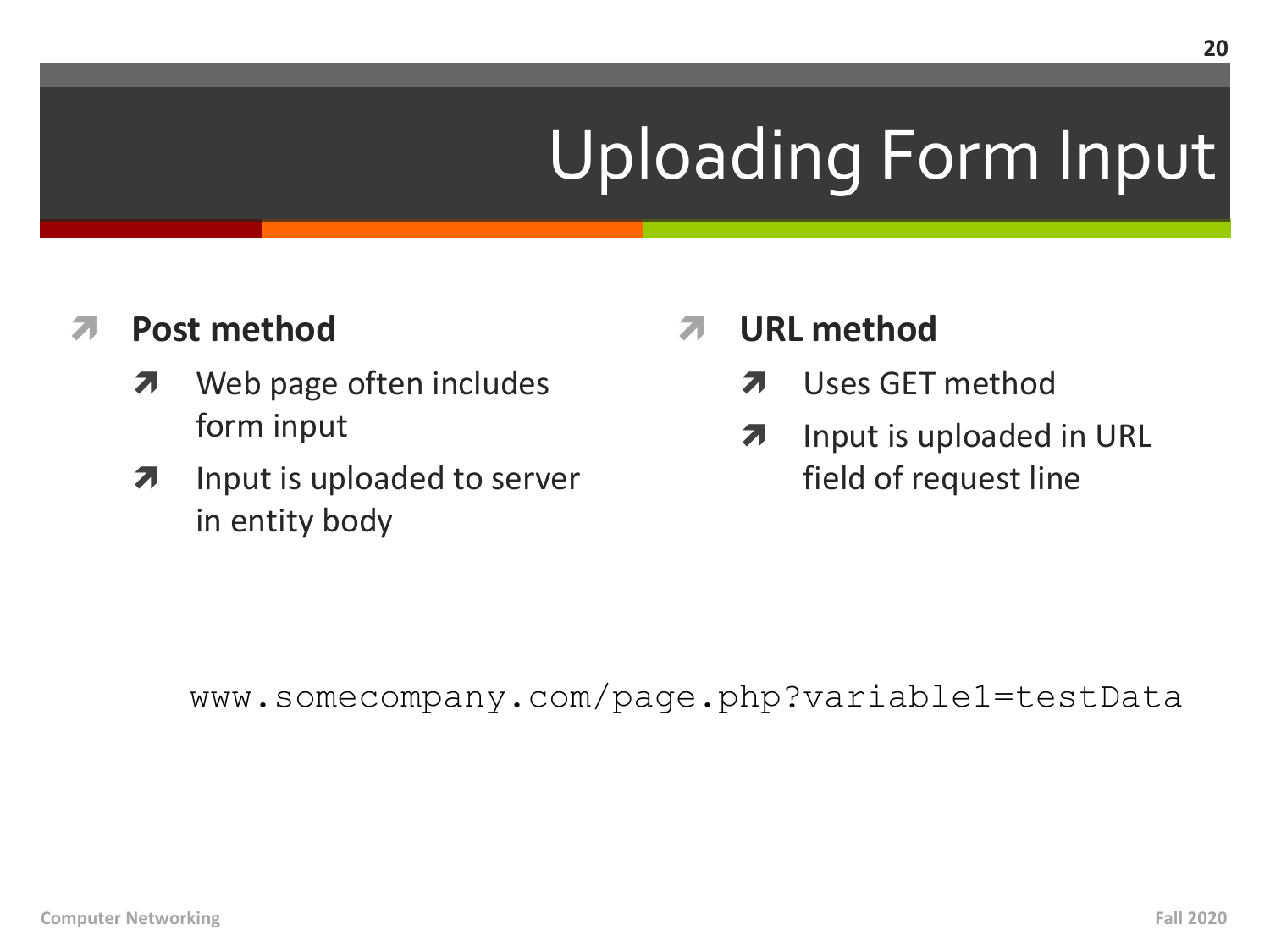# Method Types

#### **HTTP/1.0** 7

- **GET** 7
	- Retrieve object from 7 server
- **POST** Л.
	- Upload object to server  $\overline{\phantom{a}}$
- **HEAD** 7

**Computer Networking** 

Retrieve only the header  $\overline{\mathbf{v}}$ associated with an object (not the object itself)

- $HTTP/1.1$ 7
	- **GET, POST, HEAD**  $\overline{\phantom{a}}$
	- **PUT** 7
		- uploads file in entity body  $\overline{\mathbf{z}}$ to path specified in URL field
	- **DELETE** 7
		- deletes file specified in  $\overline{\phantom{a}}$ the URI field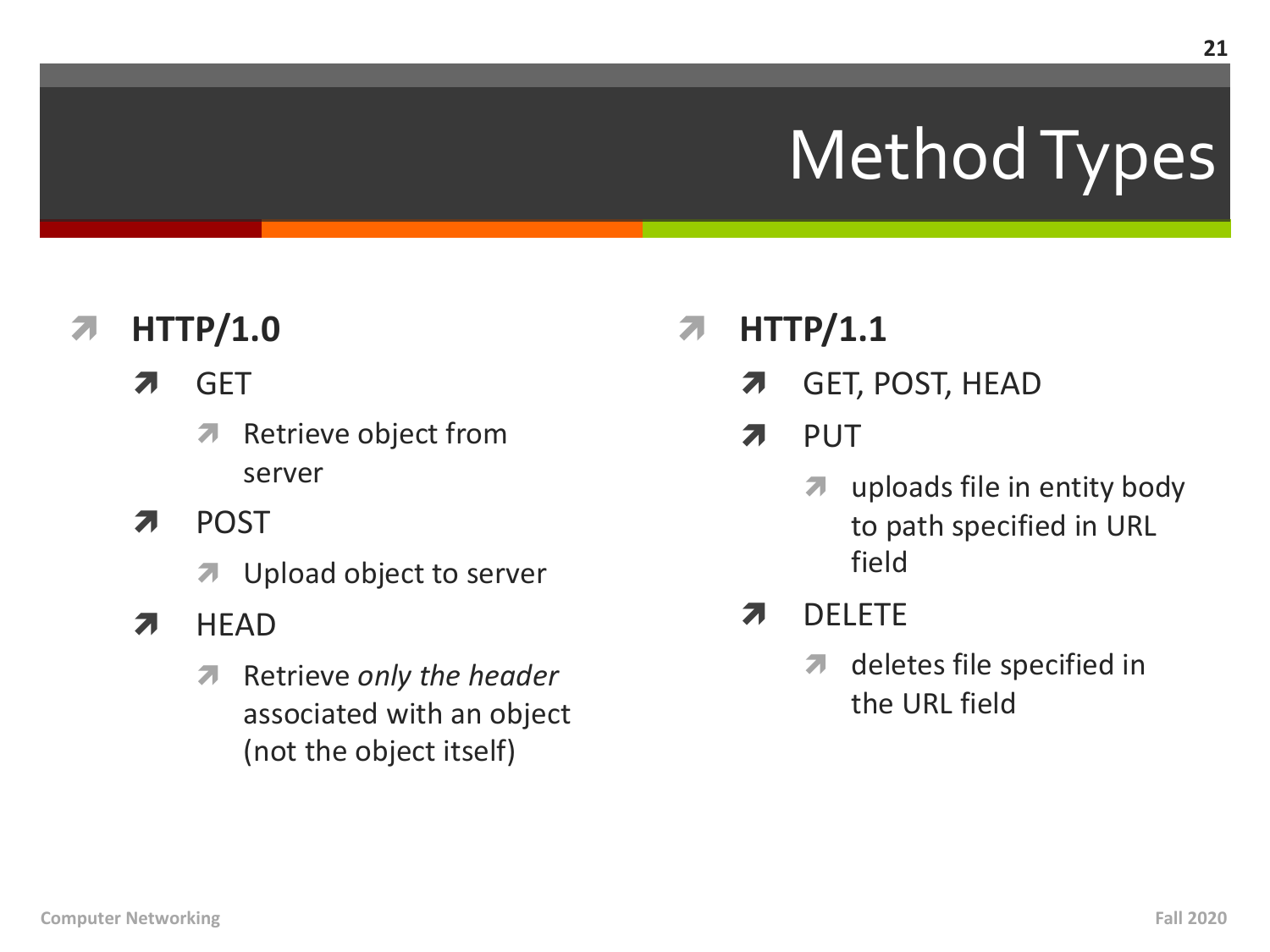### HTTP Response Message

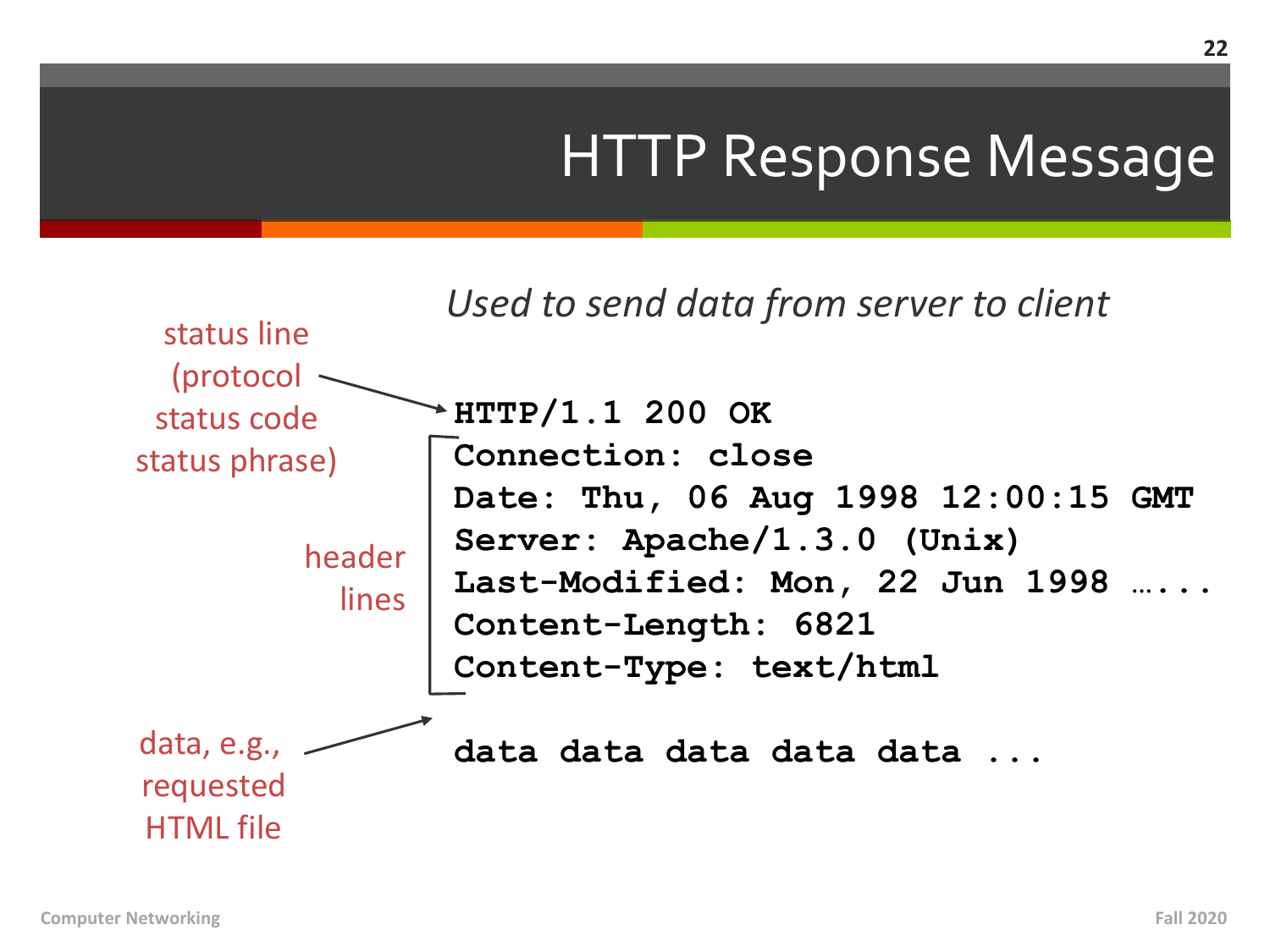### HTTP Headers (Common for Requests)

- A few examples (out of many!)  $\overline{\phantom{a}}$ 
	- **User-Agent:** Type of web browser (Family? Version? 7 Mobile?)
	- **Host:** Domain name of site (and optional port number) 7
		- Required for HTTP/1.1 7
		- Required to support multiple sites hosted on same server
	- If-Modified-Since: Used in conditional requests Я.
		- Only send the file if it has been modified AFTER a certain Л. date. Otherwise, server responds with Not Modified
	- **Referrer:** URL of page client visited previously (that has 7 a link to current URL)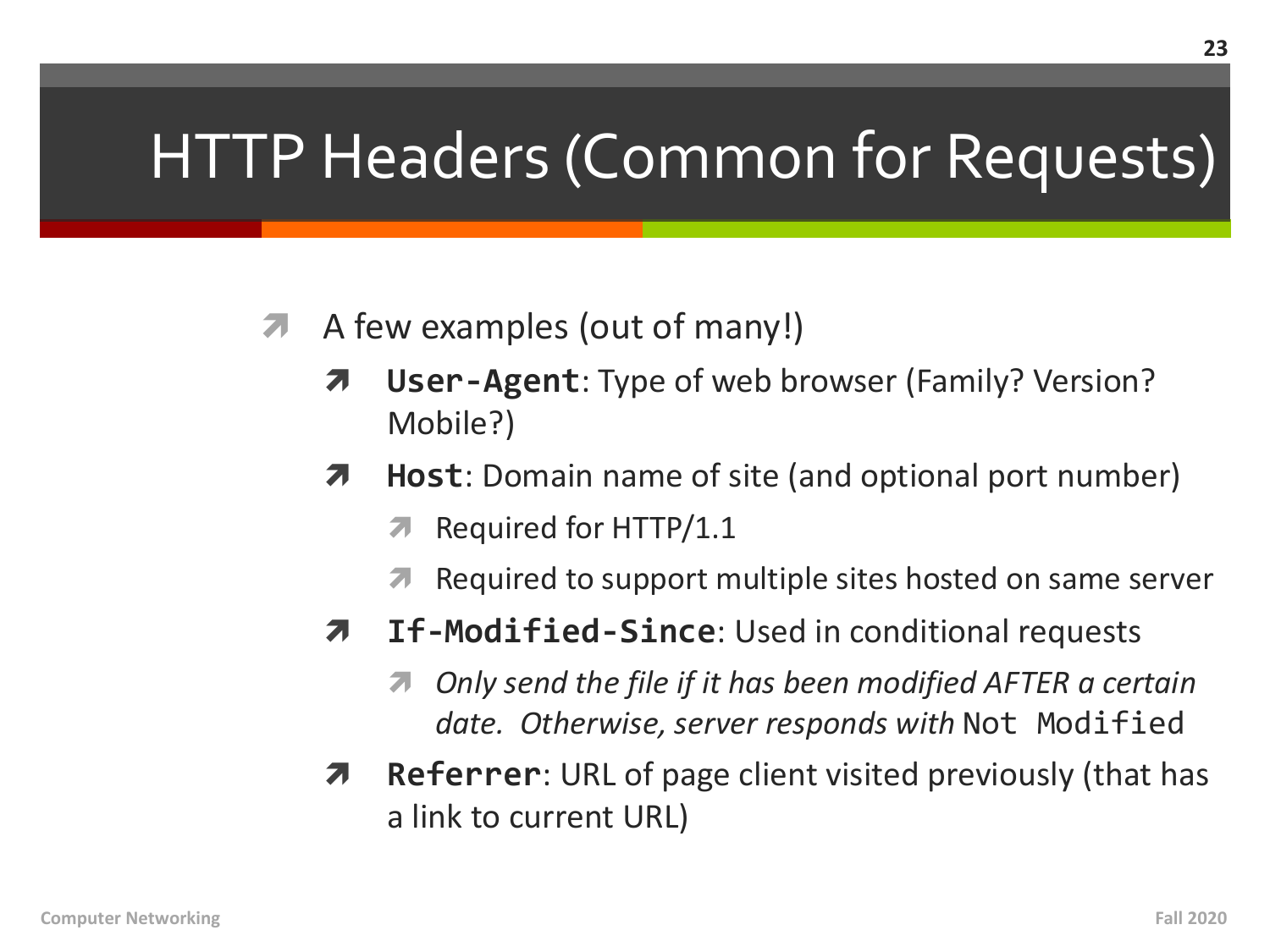# HTTP Headers (Common for Replies)

- A few examples (out of many!) 7
	- 7 **Server:** Version/type of web server
	- **Date:** Date & Time HTTP response was generated 7
	- Last-Modified: Date & time the attached object was 7 last modified
	- **Content-Length:** Length of attached object in bytes 7
	- **Content-Type:** Media type of the attached object Л.
		- **T** text/html, image/png, application/javascript
	- **Content-Encoding:** Encoding (compression) format of object
		- $\overline{z}$  gzip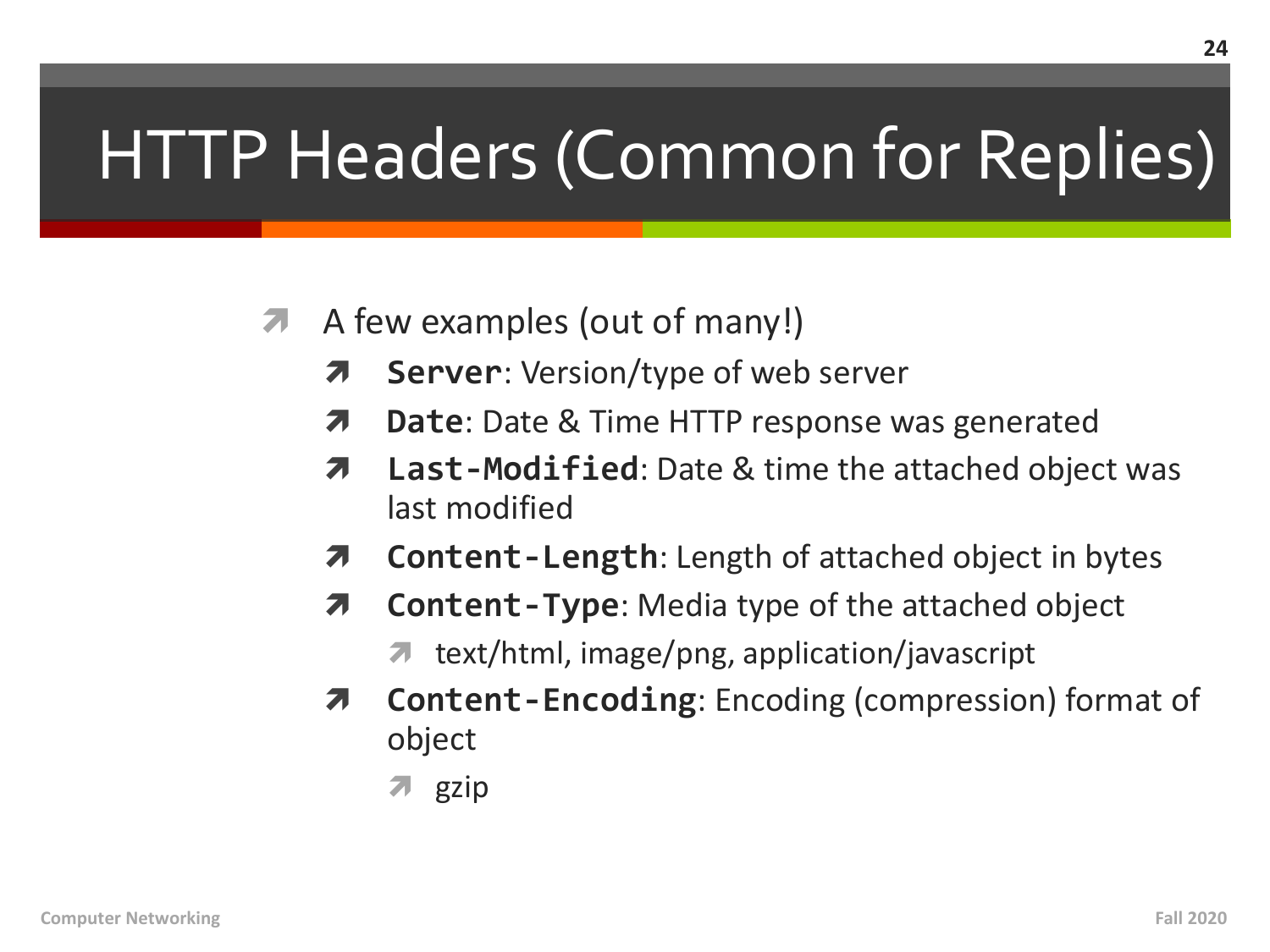# HTTP Headers (Persistent HTTP)

#### To enable persistent HTTP  $\overline{\phantom{a}}$

- **Connection: Keep-Alive** 7
	- Tell server client wants persistent connection

#### Connection: close 7

 $\blacksquare$  Tell client or server – persistent connection not supported, socket will be closed after object

#### Keep-alive: timeout=n, max=m 7

- Tell client  $\overline{\mathbf{z}}$ 
	- $n =$  Number of idle seconds before server closes connection 7
	- $m =$  Maximum number of requests within one persistent Л connection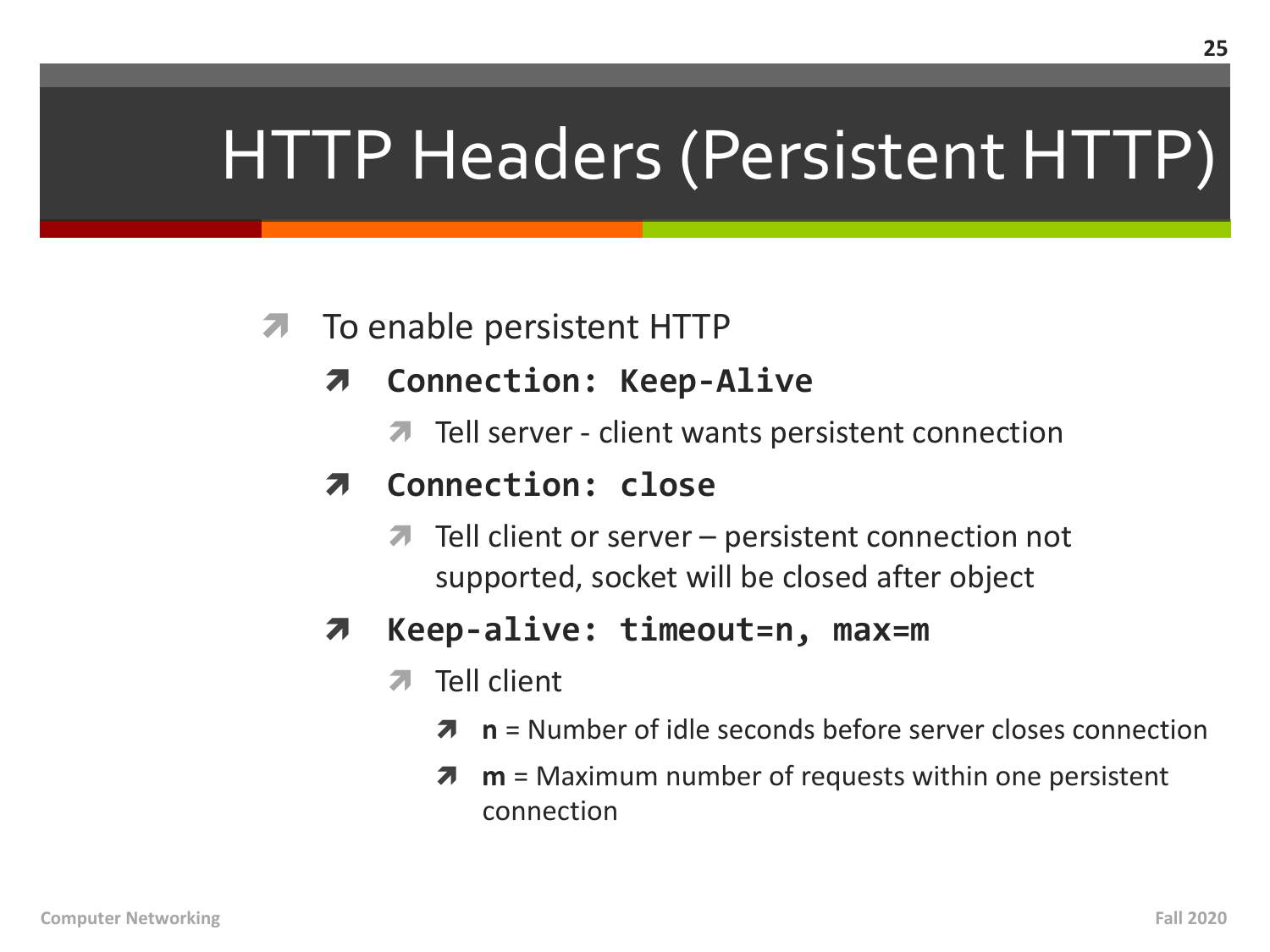### HTTP Response Status Codes

In first line in server->client response message. A few sample codes:

### **200 OK**

 $\lambda$  request succeeded, requested object later in this message

### **301 Moved Permanently**

 $\lambda$  requested object moved, new location specified later in this message (Location:)

### **400 Bad Request**

 $\lambda$  request message not understood by server

### **404 Not Found**

 $\lambda$  requested document not found on this server

### **500 Internal Server Error**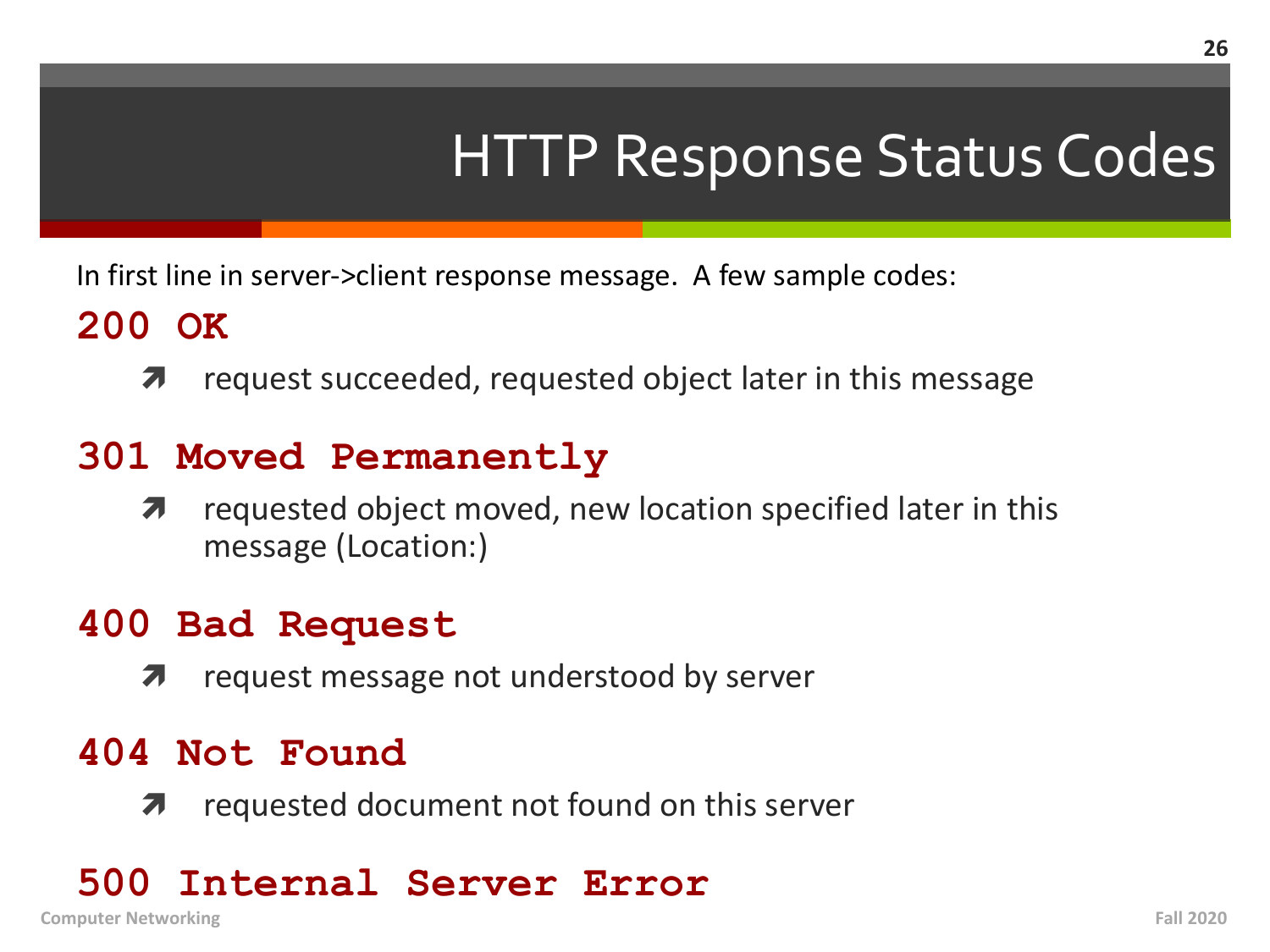### Trying out HTTP (Client side) for Yourself

1. Use netcat (nc) to open a TCP socket to your favorite Web server:

Opens TCP connection to port 80 (default HTTP server port) at www.google.com Anything typed in sent to port 80 at www.google.com **nc -vc www.google.com 80**

2. Type in a GET HTTP request:

**GET /about/ HTTP/1.1 Host: www.google.com** By typing this in (hit carriage return twice), you send this minimal (but complete) GET request to HTTP server

3. Look at response message sent by HTTP server!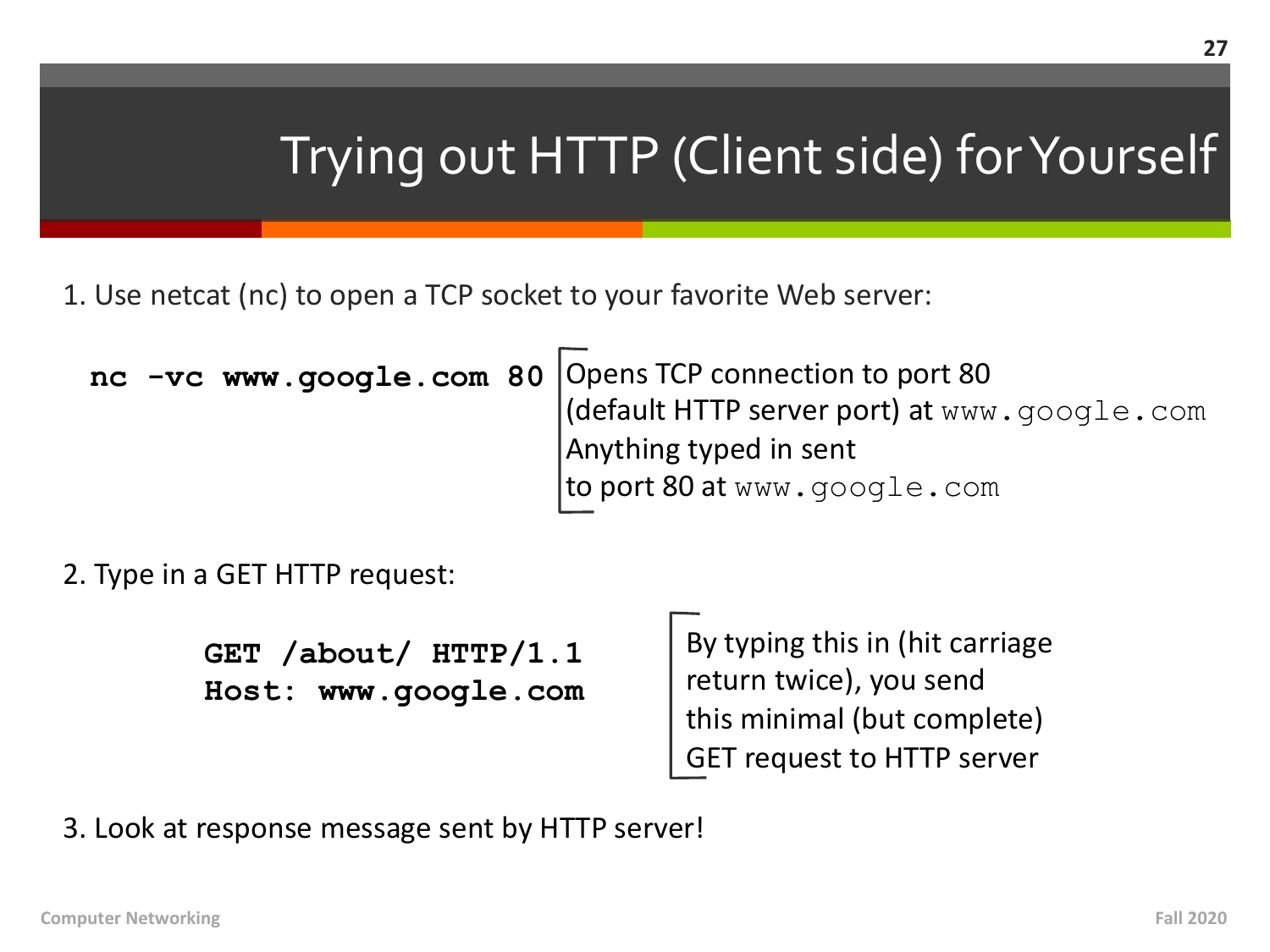# Demo Time!

### **Netcat Demo**

Manual file request 71

### **Wireshark Demo**

- Filtering on protocol headers  $\overline{\mathbf{z}}$
- Viewing request/response 7
- $\overline{\mathbf{z}}$ **HTTP** conversation analysis of all captured packets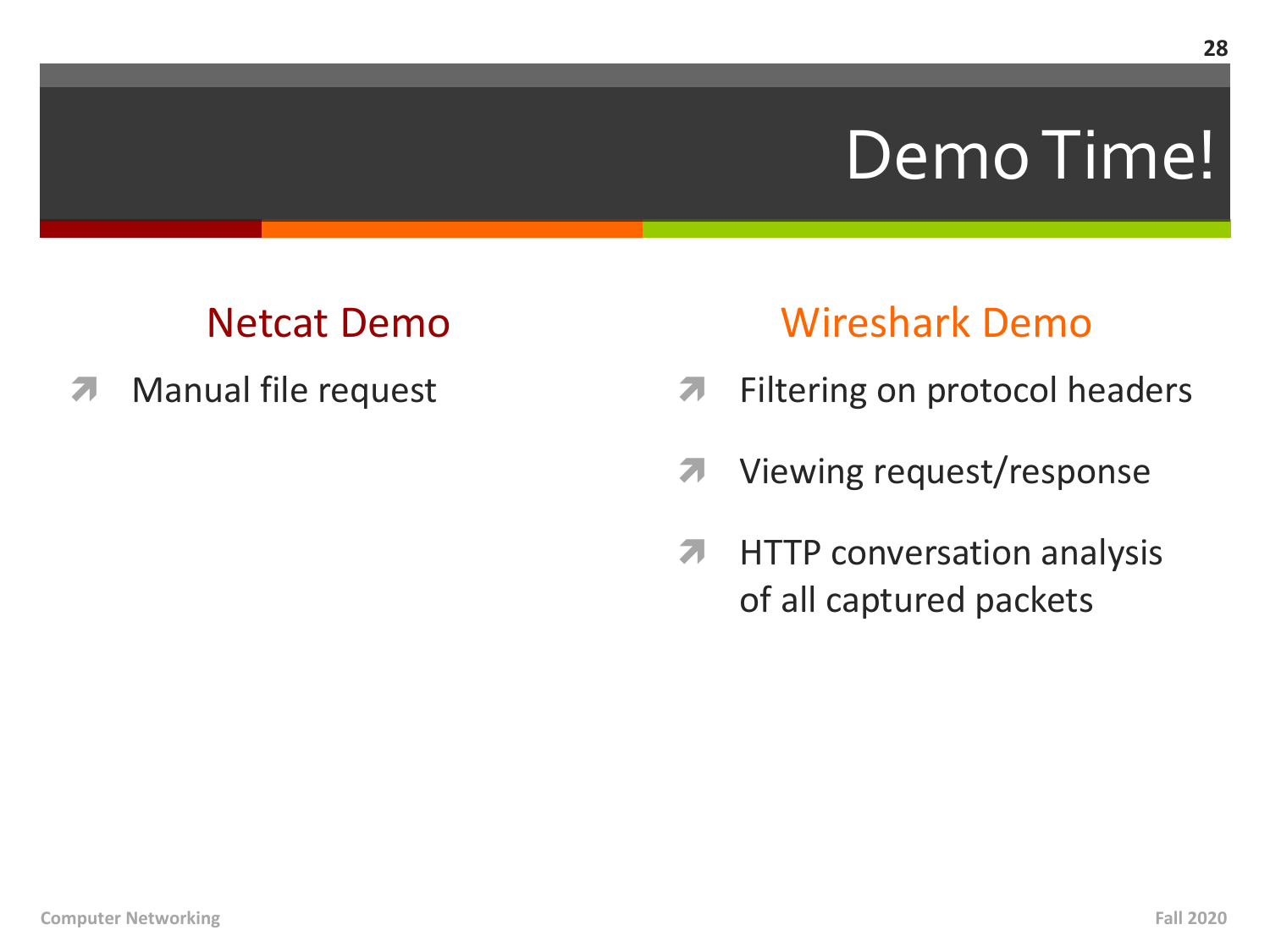# User-Server State: Cookies

- **HTTP** is stateless 71
	- State is sometimes desired 7
- Solution? Cookies! 71
	- Created when you visit a 7 site for the first time
	- When initial HTTP requests 7 arrives at site, site creates:
		- $\overline{\mathbf{v}}$ Unique ID
		- Entry in backend database 7 for ID
- Four components
	- Cookie header line of  $\mathbf{1}$ . HTTP response message
	- $2.$ Cookie header line in HTTP *request* message
	- Cookie file kept on **user's**  $3.$ **host**, managed by user's browser
	- **Back-end database at Web** 4. site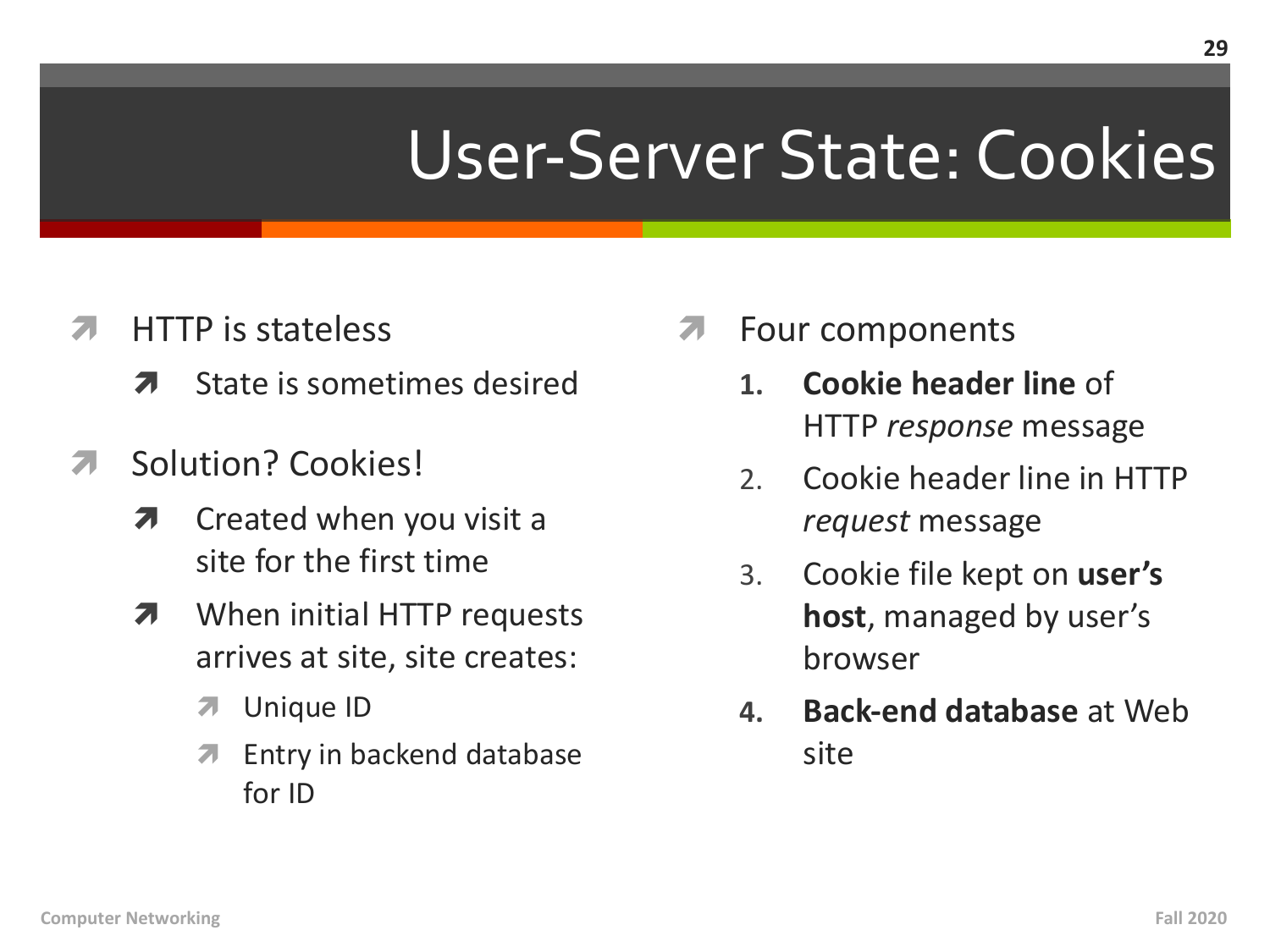# Cookies: keeping "state"

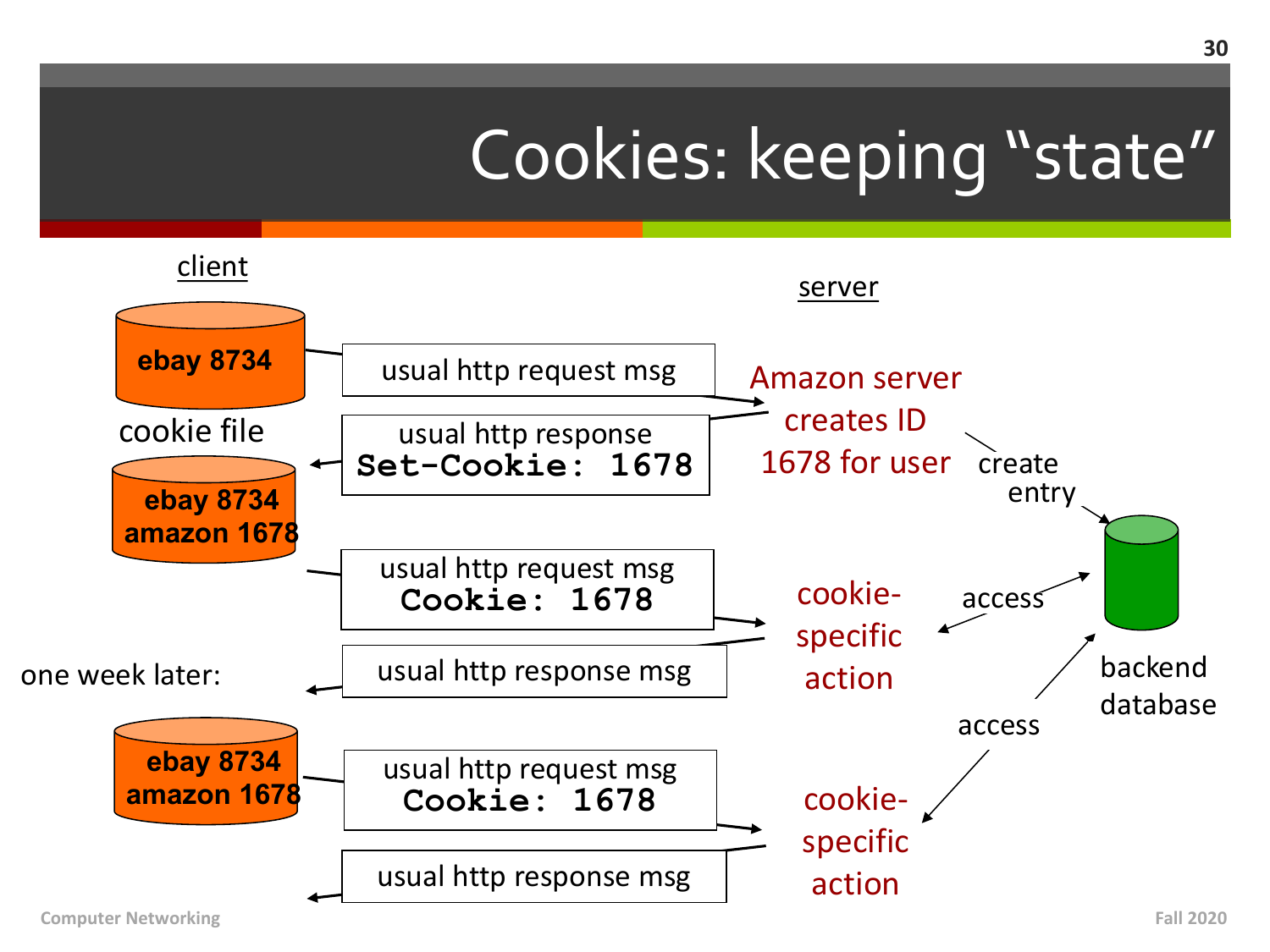# Cookies

31

- $\overline{\phantom{a}}$ Cookies store Key -> Value pairs
- What can I do with this?  $\overline{\phantom{a}}$ 
	- Authorization, shopping carts, user session state (Web e-mail) 7
- How to keep "state": Л.
	- Protocol endpoints (sender/receiver) both have to maintain data  $\overline{\phantom{a}}$ over multiple transactions
	- Cookies: http messages carry state  $\overline{\boldsymbol{\lambda}}$
- Tension between users and websites 7
	- Websites: If I can track you, I can make money from marketers 7
	- Users: I don't want to be tracked (and thus can delete cookies) 7